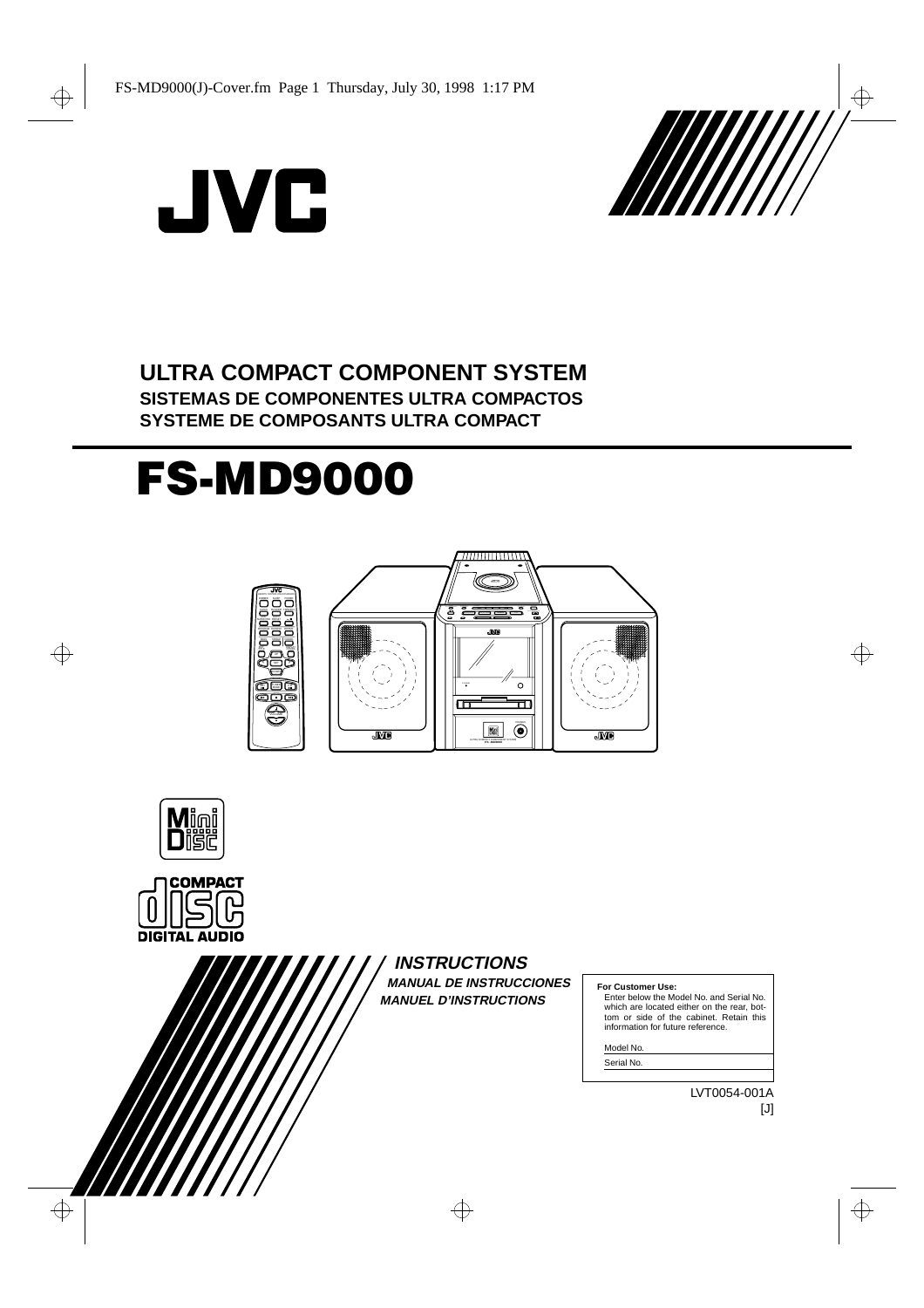#### **Warnings, Cautions and Others / Mises en garde, précautions et indications diverses**

**(For U.S.A)**





The lightning flash with arrowhead symbol, within an equilateral triangle is intended to alert the user to the presence of uninsulated "dangerous voltage" within the product's enclosure that may be of sufficient magnitude to constitute a risk of electric shock to persons.



The exclamation point within an equilateral triangle is intended to alert the user to the presence of important operating and maintenance (servicing) instructions in the literature accompanying the appliance.

**WARNING: TO REDUCE THE RISK OF FIRE OR ELECTRIC SHOCK, DO NOT EXPOSE THIS APPLIANCE TO RAIN OR MOISTURE.**

#### **INFORMATION**

This equipment has been tested and found to comply with the limits for a Class B digital device, pursuant to Part 15 of the FCC Rules. These limits are designed to provide reasonable protection against harmful interference in a residential installation. This equipment generates, uses, and can radiate radio frequency energy and, if not installed and used in accordance with the instructions, may cause harmful interference to radio communications. However, there is no guarantee that interference will not occur in a particular installation. If this equipment does cause harmful interference to radio or television reception, which can be determined by turning the equipment off and on, the user is encouraged to try to correct the interference by one or more of the following measures:

- Reorient or relocate the receiving antenna.
- Increase the separation between the equipment and receiver.
- Connect the equipment into an outlet on a circuit different from that to which the receiver is connected.
- Consult the dealer or an experienced radio/TV technician for help.

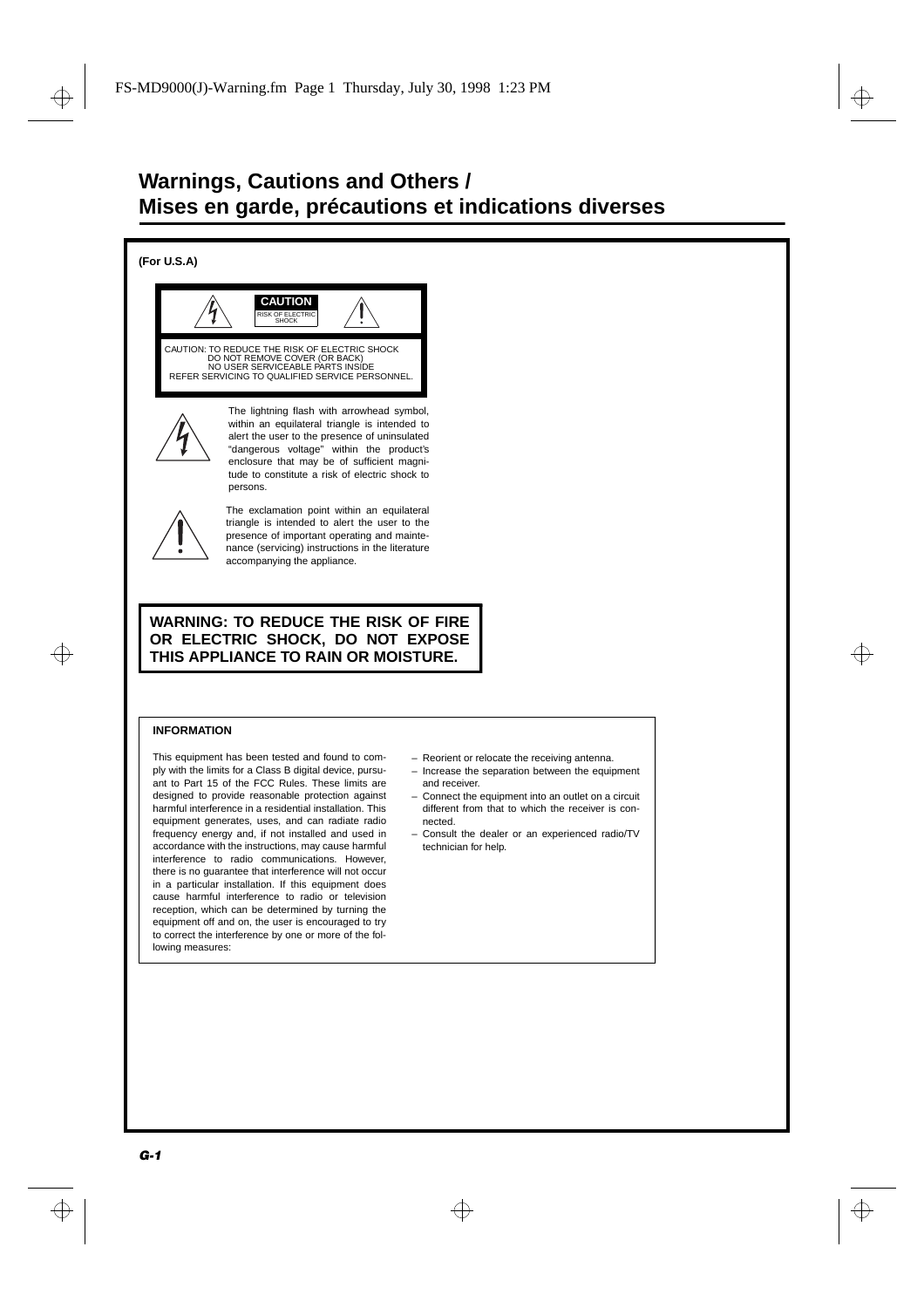#### **For Canada/pour le Canada**

**CAUTION:** TO PREVENT ELECTRIC SHOCK, MATCH WIDE BLADE OF PLUG TO WIDE SLOT, FULLY INSERT. **PRECAUTION:** POUR EVITER LES CHOCS ELEC-TRIQUES, INTRODUIRE LA LAME LA PLUS LARGE DE LA FICHE DANS LA BORNE CORRESPONDANTE DE LA PRISE ET POUSSER JUSQUAU FOND.

- 1. CLASS 1 LASER PRODUCT
- 2. **DANGER:** Invisible laser radiation when open and interlock failed or defeated. Avoid direct exposure to beam.
- 3. **CAUTION:** Do not open the top cover. There are no user serviceable parts inside the unit; leave all servicing to qualitied service personnel.

#### **CAUTION**

To reduce the risk of electrical shocks, fire, etc.:

- 1. Do not remove screws, covers or cabinet.
- 2. Do not expose this appliance to rain or moisture.

#### **Caution — POWER switch!**

Disconnect the mains plug to shut the power off completely. The POWER switch in any position does not disconnect the mains line. The power can be remote controlled.

- 1. PRODUIT LASER CLASSE 1
- 2. **ATTENTION:** Radiation laser invisible quand l'appareil est ouvert ou que le verrouillage est en panne ou désactivé. Eviter une exposition directe au rayon.
- 3. **ATTENTION:** Ne pas ouvrir le couvercle du dessus. Iln'y a aucune pièce utilisable à l'intérier. Laisser à un personnel qualifié le soin de réparer votre appareil.

#### **ATTENTION**

Afin d'èviter tout risque d'électrocution, d'lncendie. etc.:

- 1. Ne pas enlever les vis ni les panneaux et ne pas ouvrir le coffret de l'appareil.
- 2. Ne pas exposer l'appareil à la pluie ni à l'humidité.

#### **Attention — Commutateur POWER!**

Déconnecter la fiche de secteur poru couper complètement le courant. Le commutateur POWER ne coupe jamais complètement la ligne de secteur, quelle que soit sa position. Le courant peut être télécommandé.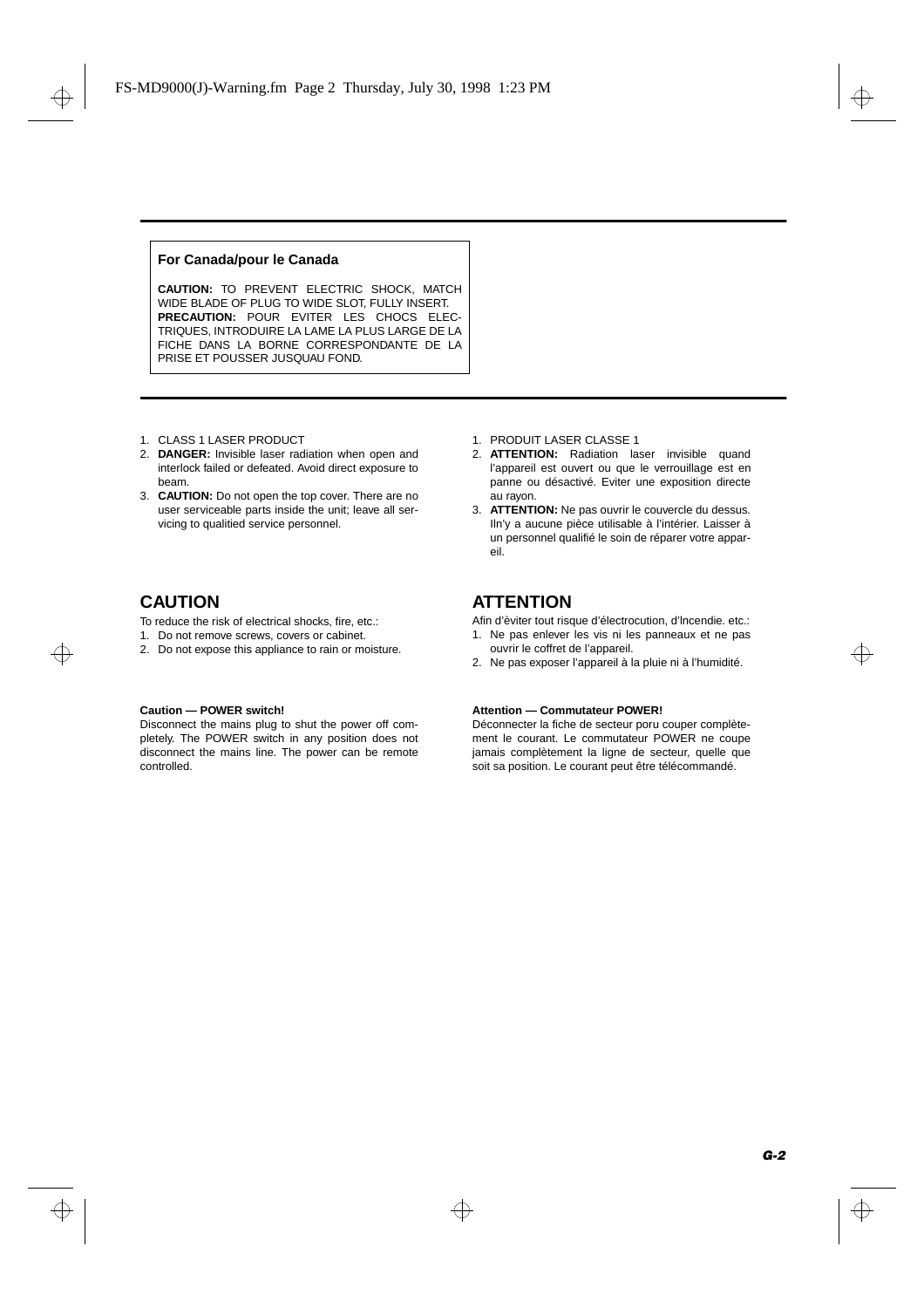Thank you for purchasing the JVC Ultra Compact Component System. We hope it will be a valued addition to your home, giving you years of enjoyment. Be sure to read this instruction manual carefully before operating your new stereo system.

In it you will find all the information you need to set up and use the system.

If you have a query that is not answered by the manual, please contact your dealer.

#### **Features**

Here are some of the things that make your System both powerful and simple to use.

- The controls and operations have been redesigned to make them very easy to use, freeing you to just enjoy the music. • With JVC's **COMPU PLAY** you can turn on the System and automatically start the Radio, CD Player, MD
- Player with a single touch. ■ The System incorporates Active Hyper Bass Super PRO circuitry to faithfully reproduce low frequency sounds.
- A 45-station preset capability (30 FM and 15 AM) in addition to auto-seek and manual tuning.
- Versatile CD options include repeat, random and program play.
- Versatile MD Player provides playback function, recording function, editing function of the tracks in the MD, title function to give title to the MD and tracks.
- Sampling rate converter which supports 3 digital sources incorporated.
	- 32 kHz, 44.1 kHz and 48 kHz.
- Timer functions; set the system to automatically come on, switch off.
- You can connect various external units, such as a CD player, tape deck, etc.

#### **How This Manual Is Organized**

- Basic information that is the same for many different functions e.g. setting the volume is given in the section 'Common Operations', and not repeated under each function.
- The names of buttons/controls and display messages are written in all capital letters: e.g. TUNER BAND, "NO DISC".
- System functions are written with an initial capital letter only: e.g. Normal Play.

Use the table of contents to look up specific information you require.

We've enjoyed making this manual for you, and hope it serves you in enjoying the many features built into your System.

#### **IMPORTANT CAUTIONS**

#### **1. Installation of the System**

- Select a place which is level, dry and neither too hot nor too cold. (Between 5°C and 35°C or 41°F and 95°F.)
- Leave sufficient distance between the System and a TV.
- Do not use the System in a place subject to vibrations.

#### **2. Power cord**

- Do not handle the power cord with wet hands!
- Some power is always consumed as long as the power cord is connected to the wall outlet.
- When unplugging the System from the wall outlet, always pull the plug, not the power cord.

#### ■**3. Malfunctions, etc.**

- There are no user serviceable parts inside. In case of system failure, unplug the power cord and consult your dealer.
- Do not insert any metallic object into the System.

## **Table of Contents**

| Using the MD Player (Listening to an MD)11 |
|--------------------------------------------|
|                                            |
| Using the MD Player (Editing) 14           |
|                                            |
|                                            |
| Information on MDs (Minidiscs)21           |

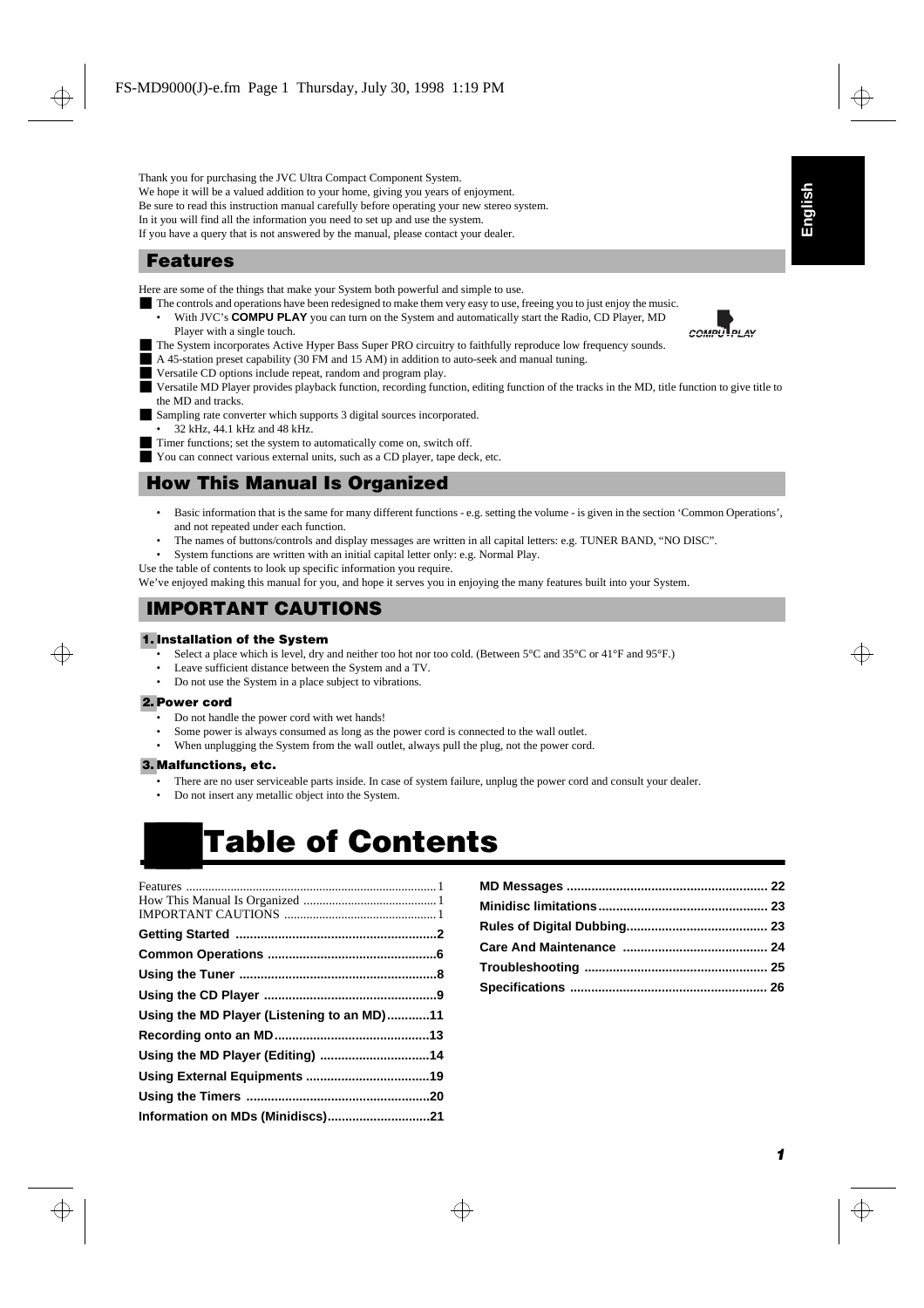#### **Accessories**

Check that you have all of the following items, which are supplied with the System.

Power Cord (1) AM Loop Antenna (1) Remote Control (1) Batteries (2) FM Wire Antenna (1) Speaker Cords (2) Polishing Cloth (1)

If any of these items are missing, contact your dealer immediately.

#### **How To Put Batteries In the Remote Control**

Match the polarity  $(+$  and  $-)$  on the batteries with the  $+$  and  $-$  markings in the battery compartment.



#### **CAUTION: Handle batteries properly.**

To avoid battery leakage or explosion:

- Remove batteries when the Remote Control will not be used for a long time.
- When you need to replace the batteries, replace both batteries at the same time with new ones.
- Don't use an old battery with a new one.
- Don't use different types of batteries together.

#### **Using the Remote Control**

The Remote Control makes it easy to use many of the functions of the System from a distance of up to 7m (23 feet) away. You need to point the Remote Control at the remote sensor on the System's front panel.

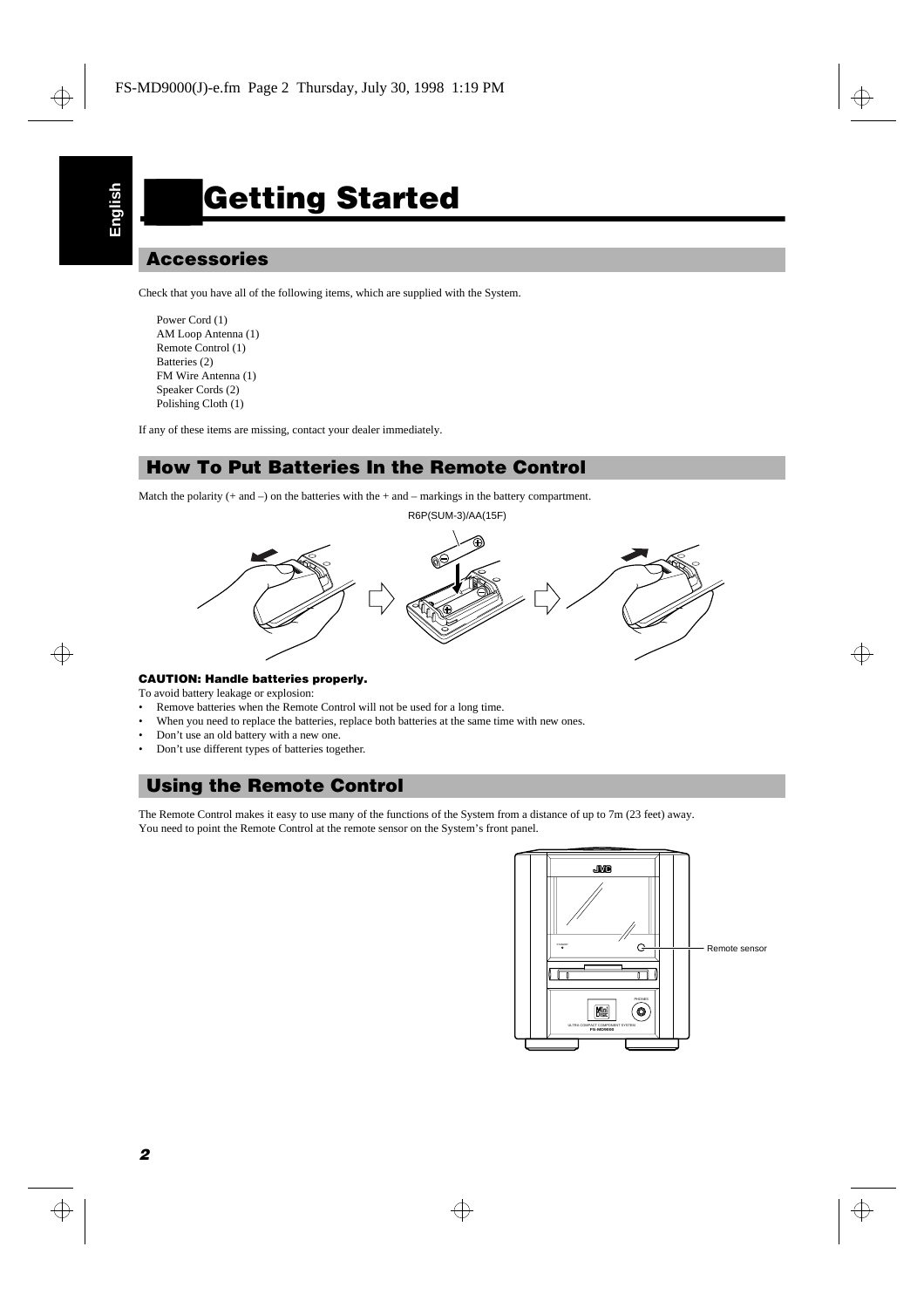#### **Connecting the FM Antenna**



#### **Using the Supplied Wire Antenna**



#### **Using the Coaxial Type Connector (Not Supplied)**

A 75-ohm antenna with coaxial type connector should be connected to the FM 75-ohm COAXIAL terminal.



If reception is poor, connect the outside antenna.



**Note:** Before attaching a 75 ohm coaxial lead (the kind with a round wire going to an outside antenna), disconnect the supplied FM Wire Antenna.

**CAUTION: To avoid noise, keep antennas away from the System, the connecting cord and the AC power cord.** 

#### **Connecting the AM Antenna**



AM loop antenna (Supplied)



Attach the AM loop to its base by snapping the tabs on the loop into the slot in the base.



Turn the loop until you have the best reception.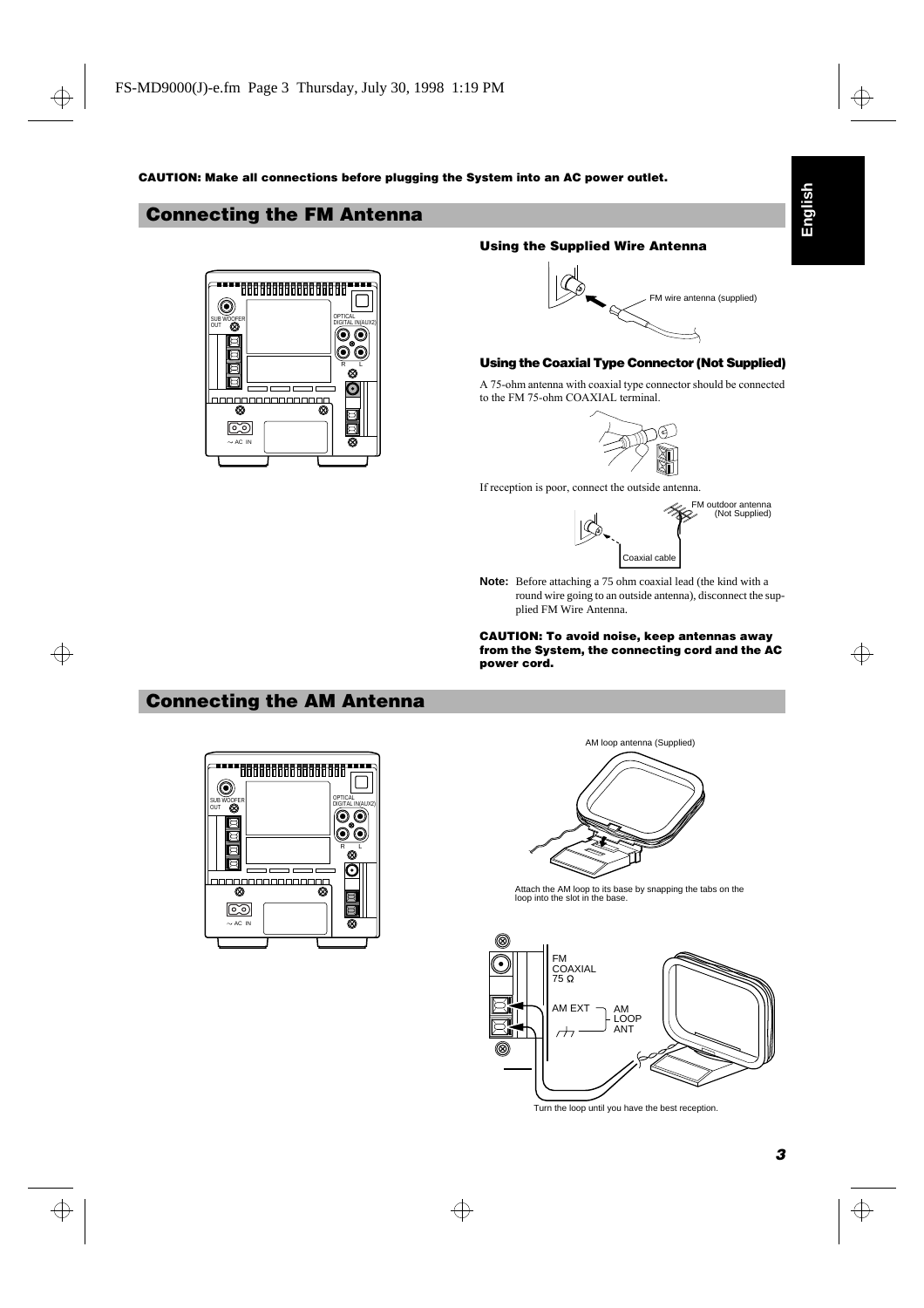#### **Connecting the Speakers**

- 1. Open each of the terminals to connect the speaker wire leads.
- 2. Connect the speaker cords between the Speaker terminals of the Unit and the terminals of the Speakers.
- Connect the cords with a black line to the (–) terminals and cords without a black line to the (+) terminals. 3. Close each of the terminals to securely connect the cords.
	-



#### **CAUTION: A TV may display irregular colors if located near the speakers. If this happens, set the speakers away from the TV.**

#### **Removing the speaker grilles**

The speaker grilles can be removed. When removing, The speaker grille that the speaker grille the speaker grille

- 1. Insert your fingers at the top and pull towards you.
- 2. Also pull the bottom towards you.



#### **Connecting External Equipment**

#### **Connecting a Tape Deck, etc.**

Connect (not supplied) signal cords between the System's LINE IN (AUX1)/OUT terminals and the output/input terminals of the external tape deck, etc.

You can listen to one of these sources. Also, you can record the System's CD Player, MD Player, or tuner output signal to the external tape deck, etc..

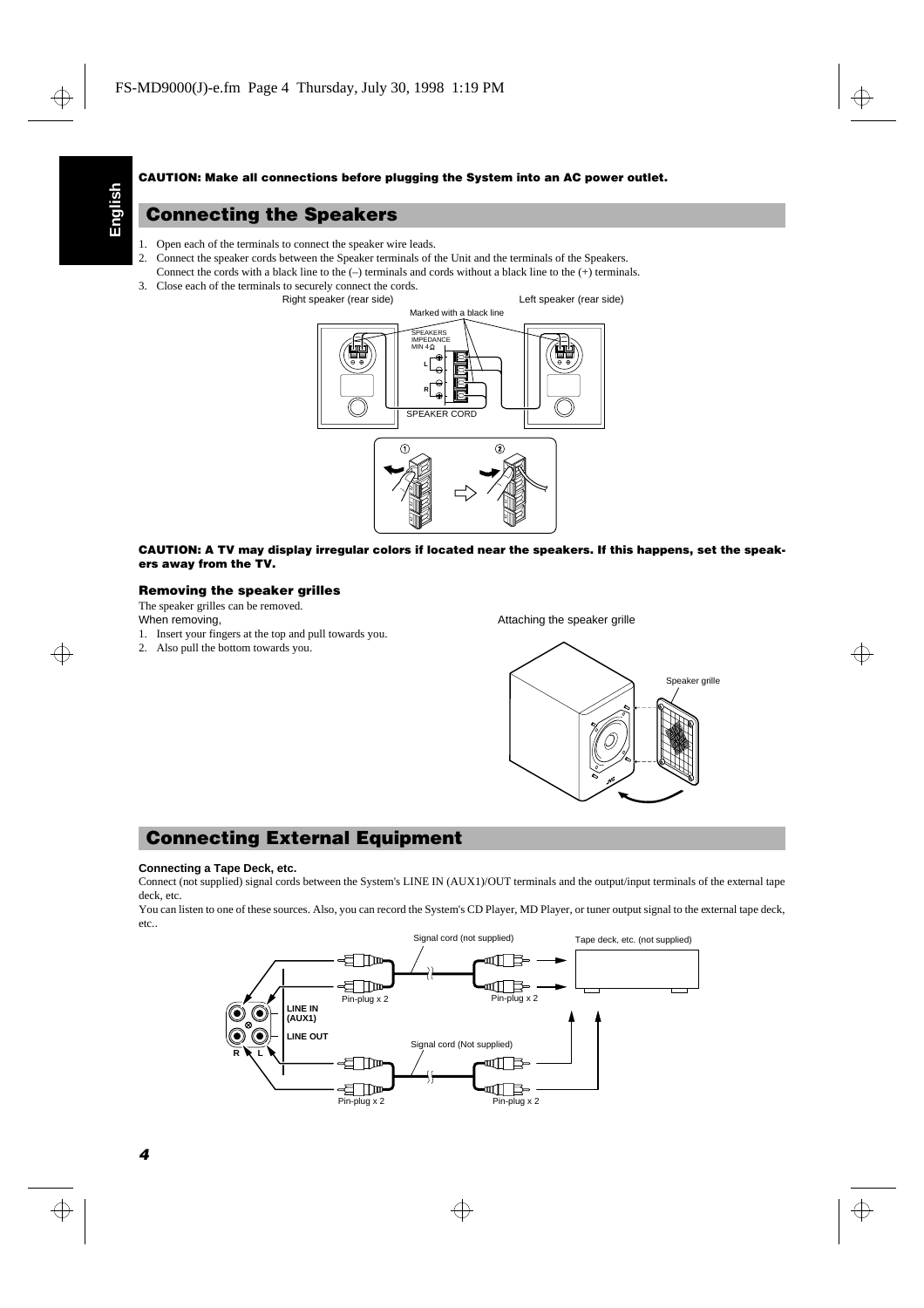#### **CAUTION: Make all connections before plugging the System into an AC power outlet.**

#### **Connecting Auxiliary Equipment**

Connect an (not supplied) signal cord between the LINE IN (AUX1) terminals on the System and the output terminals of your auxiliary equipment (e.g. turntable). You can listen to this source.



#### **Connecting a CD Player, etc (Digital Input (AUX2))**

Unplug the cap and connect an (not supplied) optical digital cord between the System's OPTICAL DIGITAL IN (AUX2) terminal and the output terminal of the CD player, etc.

You can listen to the digital input signal from the CD player, etc.



#### **Connecting a Subwoofer System**

Connect an (not supplied) signal cord between the SUB WOOFER OUT terminal and an external JVC subwoofer system, etc.



#### **Connecting the AC Power Cord**

Firmly insert the supplied AC power cord into the AC inlet on the back of the Unit.



#### **CAUTIONS:**

- **ONLY USE THE JVC POWER CORD PROVIDED WITH THIS SYSTEM TO AVOID MALFUNCTION OR DAM-AGE TO THE SYSTEM.**
- BE SURE TO UNPLUG THE POWER CORD FROM THE OUTLET WHEN GOING OUT OR WHEN THE SYS-**TEM IS NOT IN USE FOR AN EXTENDED PERIOD OF TIME.**

**Now you can plug the AC power cord into the wall outlet, and your System is at your command!!**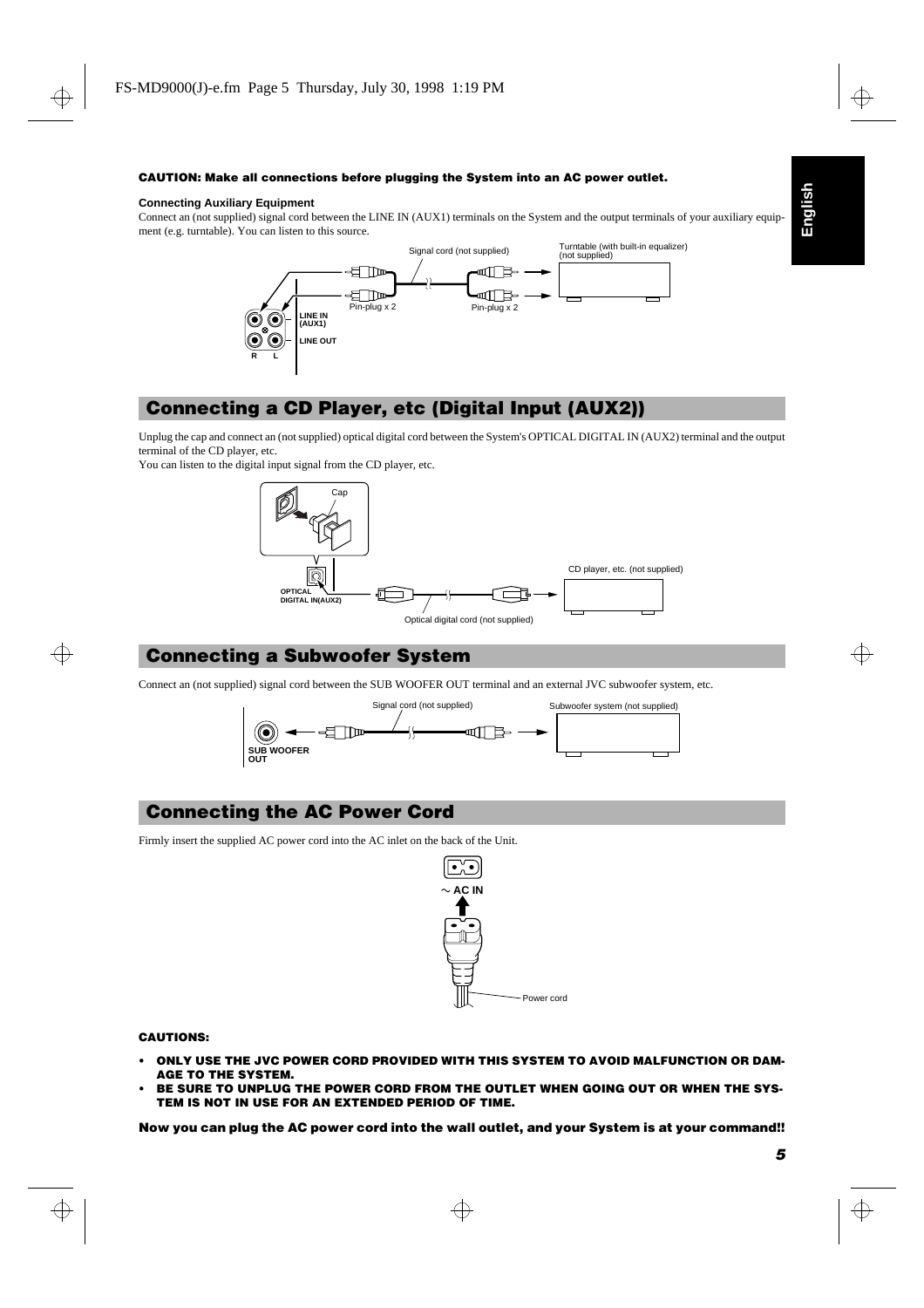#### **COMPU PLAY**

JVC's COMPU PLAY feature lets you control the most frequently used System functions with a single touch.

With One Touch Operation you can play a CD, an MD, or turn on the radio with a single press of the play button for that function. One Touch Operation turns the power on for you, then starts the function you have specified. If the System is not ready (no CD in place, for example), the System still powers on so you can insert a CD.

How One Touch Operation works in each case is explained in the section dealing with that function. The COMPU PLAY buttons are:

#### **On the Unit**

#### **On the Remote Control**

 $CD \blacktriangleright II$  button TUNER BAND button  $MD$   $\blacktriangleright$  II button TAPE/AUX button

 $CD \blacktriangleright II$  button TUNER BAND button  $MD \blacktriangleright H$  button TAPE/AUX button

#### **AUTOMATIC POWER ON**

The System automatically turns on with the following operation.

When you press the CD  $\triangleq$  button, the System automatically turns on and the CD holder opens to allow CD insertion. However, this operation does not change the function to CD.

When you press the POWER button to turn off the System, the CD holder will automatically closed if it is opened.

When you insert an MD, the System automatically turns on. However, this operation does not change the function to MD.

## **Common Operations**



**Turning the Power On and Off**

#### **Turning the System On**

#### **Press the POWER button.**

The display comes on and the "STANDBY" indicator goes out. The System comes on ready to continue in the mode it was in when the power was last turned off.



■ For example, if the last thing you were doing was listening to a CD, you are now ready to listen to a CD again. If you wish, you can change to another source.

■ If you were listening to the Tuner last, the Tuner comes on playing the station it was last set to.

#### **Turning the System Off**

#### **Press the POWER button again.**

The "STANDBY" indicator lights up and the display is blank, except for the clock display.



- Some power (5W) is always consumed even though power is turned off (called Standby Mode).
- To switch off the System completely, unplug the AC power cord from the AC outlet. When you unplug the AC power cord, the clock will be reset to AM12:00 after about 20 minutes, and preset Tuner stations will be erased after about 24 hours.

#### **Adjusting the Brightness (DIMMER)**

You can adjust the brightness of the display in three levels.

**To change the brightness,** press the DIMMER button on the Remote Control.

Each time you press the DIMMER button, the brightness changes as follows.

Bright (Level 1) $\rightarrow$ Dark (Level 2) $\rightarrow$ Darker (Level 3) $\rightarrow$ (back to the beginning)

- When the System is turned on, the display brightens with the Level 1.
- The "Minidisc" indicator will go out in Level 3.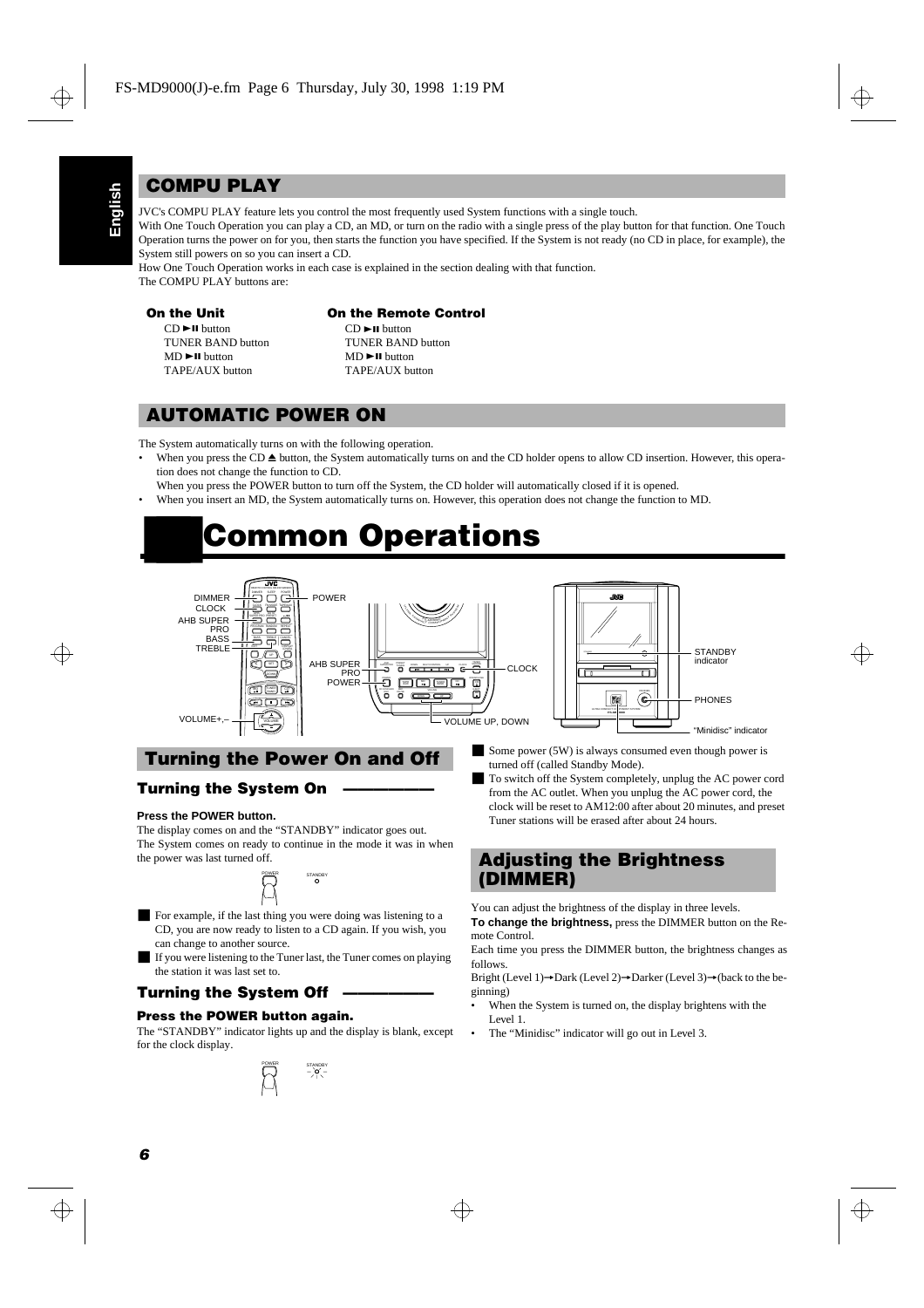#### **Adjusting the Volume**

You can adjust the volume level between 0 and 50. The VOLUME indicator on the display indicates the volume level.

#### VOLUME<sup>N</sup> IIIIIII IIIIIII IIIIIII IIIIIII

Press the VOLUME UP button of the Unit to increase the volume or press the VOLUME DOWN button to decrease it.

OR

Press the VOLUME + button on the Remote Control to increase the volume or press the VOLUME - button to decrease it.

#### **CAUTION: DO NOT start playing any source without first setting the VOLUME control to minimum position, as a sudden blast of sound can damage your hearing, speakers and/or headphones.**

#### **For private listening**

Connect a pair of headphones to the PHONES jack. No sound comes out of the speakers.

Be sure to turn down the volume before connecting or putting on headphones.

#### **Reinforcing the Bass Sound (AHB SUPER PRO)**

You can reinforce the bass sound to maintain rich, full bass at low volume (you can use this effect only for playback):

**To get the effect,** press the AHB (Active Hyper Bass) SUPER PRO button.

The "BASS" indicator lights up on the display.

**To cancel the effect,** press the button again.

The "BASS" indicator goes out.

#### **Tone Control (BASS/TREBLE)**

You can control the tone by changing the bass and treble.

#### **BASS Control**

You can adjust the bass level (low frequency range level) between –6 and +6. (0: Flat)

- **1. Press the BASS button on the Remote Control.**
- **2. Press the UP or DOWN button on the Remote Control to adjust the bass level.**



#### **TREBLE Control -**

You can adjust the treble level (high frequency range level) between –6 and +6. (0: Flat)

 $\overline{\text{DOWN}}$   $\leftarrow$   $\overline{\text{DANS}}$   $\rightarrow$   $\overline{\text{LIP}}$ 

 $+6$ 

#### **1. Press the TREBLE button on the Remote Control.**

**2. Press the UP or DOWN button on the Remote Control to adjust the treble level.**  TREBLE -6 -TREBLE +6  $\overline{\text{D}^{\text{D} \text{O} \text{W} \text{N}}}$   $\leftarrow$   $\overline{\text{C}}$   $\rightarrow$   $\overline{\text{C}}$ 

The bass or treble level display goes out when the BASS or TREBLE button is pressed again or when nothing is done for about 6 seconds.

#### **Showing the Time (CLOCK)**

In Standby mode, the clock appears on the display.

When the System is turned on, you can display the clock at any time. **To display the clock,** press the CLOCK button.

**To light off the clock,** press the CLOCK button again.

**Note:** To let work the clock, you need to set the clock beforehand. (See "Setting the Clock" on page 20.)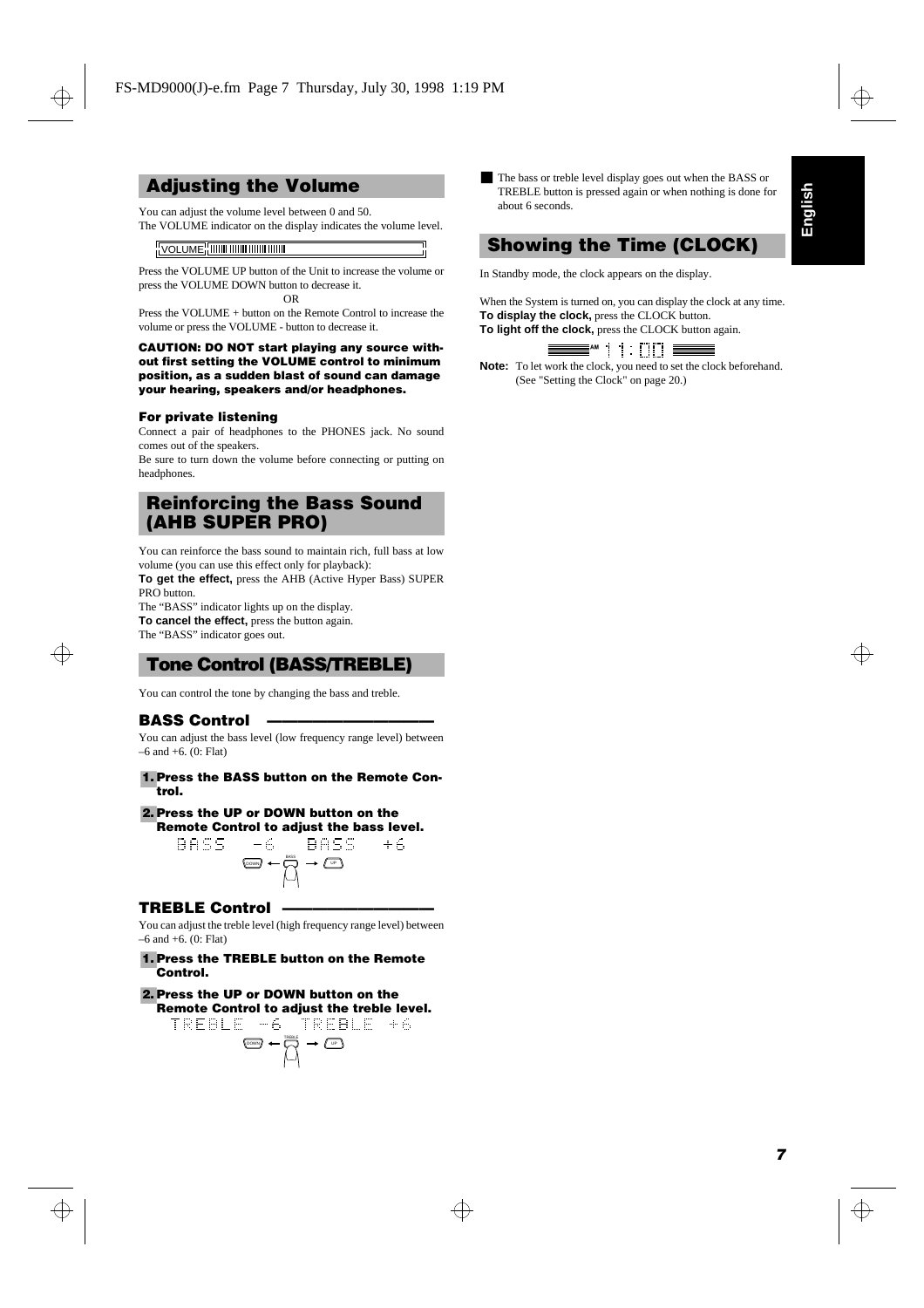## **Using the Tuner**





<u>{VOLUME}<mark>[IIIIIII IIIIII IIIIII</mark> IIIIII</u>

shows other items as well. For simplicity, we show here only the items described in this section.

You can listen to FM and AM stations. Stations can be tuned in manually, automatically, or from preset memory storage. Before listening to the radio:

• Check that both the FM and AM antennas are correctly connected. (See page 3).

#### **One Touch Radio**

Just press the TUNER BAND button to turn on the System and start playing the station you were last tuned to.

You can switch from any other sound source to the radio by pressing the TUNER BAND button.

#### **Tuning In a Station**

#### **1. Press the TUNER BAND button.**

The Band and Frequency you were last tuned to appear on the display.

Each time you press the button, the band alternates between FM and AM.

$$
AM \leftarrow \underbrace{\begin{array}{c} \text{TIMER} \\ \text{BAND} \end{array}}_{\bigcap}
$$
  $\rightarrow$  FM

#### **2. Select a station using one of the following methods.**

#### ■ **Manual Tuning**

Press the  $\blacktriangleleft$  or  $\blacktriangleright$  button repeatedly to move from frequency to frequency until you find the station you want. OR

#### ■ **Auto Tuning**

If you press and hold the  $\blacktriangleleft \blacktriangleleft$  or  $\blacktriangleright \blacktriangleright$  button for one second or more, the frequency changes down, or up, automatically until a station is found.

#### OR

#### ■ Preset Tuning using the Remote Control (Pos**sible only after presetting stations)**

Select the desired preset number using the UP, DOWN, >, and < buttons on the Remote Control. After 1 second the display will show the preset number's band and frequency. UP button: Increases the preset number by 1. DOWN button: Decreases the preset number by 1. > button: Increases the tenth digit for preset number.

```
< button: Decreases the tenth digit for preset number.
```
Example: For program number 12, press the > button, then press the UP button twice (or simply press the UP button 12 times.).

indicators

#### OR UP \ Or \DOWN (After 1 second)

■ Preset Tuning using the Unit (Possible only af**ter presetting stations)**

Press the PRESET TUNING button to select the desired preset number. Its band and frequency are displayed.

#### **Presetting Stations**

You can preset up to 30 FM stations and up to 15 AM stations using the Remote Control.

**Note:** Preset numbers may have been set to factory test frequencies prior to shipment. This is not a malfunction. You can preset the stations you want into memory by following one of the presetting methods below.

#### **Manual Presetting**



#### **1. Select a band by pressing the TUNER BAND button.**

**2. Press the I<< or ▶▶I button to tune in a station.**

#### **3. Press the SET button.**

"P 1" will blink.

#### ■**4. Press the UP, DOWN, > , or < button to select the preset number.**

| <b>UP</b> button: | Increases the preset number by 1.              |
|-------------------|------------------------------------------------|
|                   | DOWN button: Decreases the preset number by 1. |
| $>$ button:       | Increases the tenth digit for preset number.   |
| < button:         | Decreases the tenth digit for preset number.   |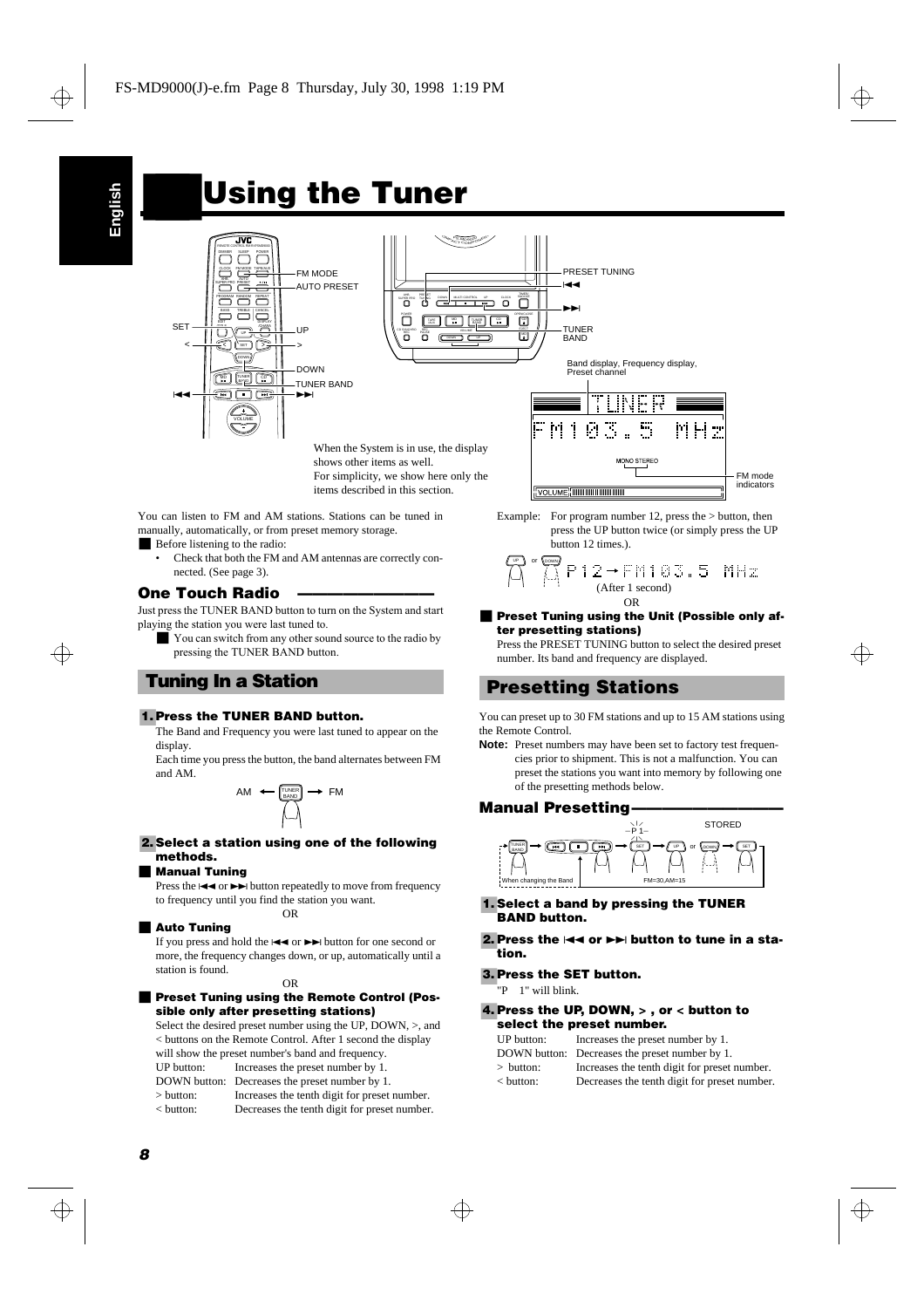# **English**

#### ■**5. Press the SET button.**

"STORED" appears and, after 1 second, the display returns to the broadcast frequency display.

**6. Repeat above steps 1 to 5 for each station you want to store in memory with a preset number.**

**To cancel the presetting,** press the CANCEL button in step 3 or 4.

**To change the preset stations,** repeat the same steps as above.

#### **Auto Presetting**

In each band, you can automatically preset FM-30, AM-15 stations. Preset numbers will be allocated as stations are found, starting from the lowest station and moving up the frequency.



- **1. Select a band by pressing the TUNER BAND button.**
- **2. Press the AUTO PRESET button on the Remote Control for more than two seconds.**

## **Using the CD Player**

#### **3. Repeat steps 1-2 for the other band.**

If you want to change the preset stations, carry out the Manual Presetting for the desired preset numbers.

**CAUTION: If the System is unplugged or if a power failure occurs, the preset stations will be erased after about 24 hours. If this happens, you will need to preset the stations again.**

#### **To Change the FM Reception Mode**

When you are tuned in an FM broadcast, the "STEREO" indicator lights up and you can hear stereo effects.

If an FM stereo broadcast is hard to receive or noisy, you can select Monaural mode. Reception improves, but you lose any stereo effect.

#### **Press the FM MODE button on the Remote Control so that the "MONO" indicator lights up on the display.**



**To restore the stereo effect,** press the FM MODE button on the Remote Control so that the "MONO" indicator goes off.



When the System is in use, the display shows other items as well. For simplicity, we show here only the items described in this section.

**below.**

OVER indicator which lights up if the number of tracks of the CD exceeds 20.

You can use Normal, Random, Program or Repeat Play. Repeat Play can repeat all the tracks or just one of the tracks on the CD. Here are the basic things you need to know to play a CD and locate the different tracks on it.

#### **The Quickest Way To Start a CD Is With the One Touch Operation**

- Press the CD►II button.
- The power is automatically turned on. If a CD is already inserted, it will start playing from the first track.
- If no CD is inserted, "NO DISC" appears on the display and the CD Player remains in Stop mode.

#### **To Insert a CD**

#### **1. Press the CD ≜ button on the Unit.**

The CD holder opens.



**2. Place a CD, with its label side up as shown** 

- **3. Press the CD ≜ button again to close the CD holder.**
- To close the CD holder and play the CD, you can press the  $CD \rightarrow II$ button.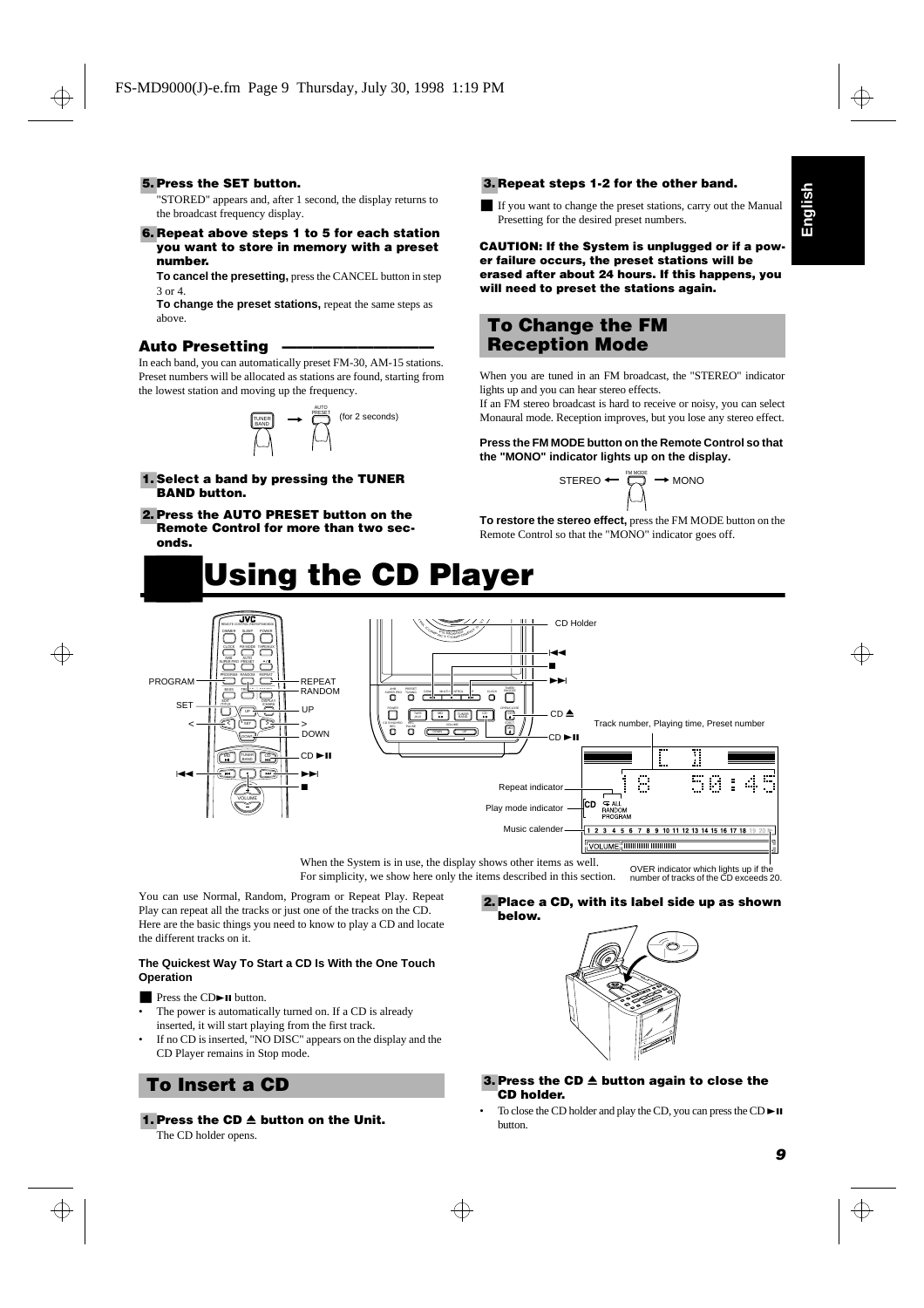You can place an 8 cm (3") CD without an adaptor. ■ If the CD cannot be read correctly (because it is scratched, for example), " 0 0:00" appears on the display.

You can insert a CD while listening to the other source.

#### **Basics of Using the CD Player-Normal Play**

#### To Play a CD -

#### ■**1. Insert a CD.**

#### **2. Press the CD ►II button.**

The first track of the CD begins playing.



- The track number that has been played disappears from the music calender.
- The CD Player automatically stops when the last track of the CD has finished playing.

To stop playing the CD, press the **I** button. The following information for the CD is displayed.

 $T$ otal track number<br>Total track number<br> $T$ otal playback time

**To stop playing and remove the CD, press the CD** $\triangle$  **button to** open the CD holder.

To pause, press the CD $\blacktriangleright$ <sup>II</sup> button. The playback time blinks on the display.

**To cancel pause,** press the same button again. Play continues from the point where it was paused.

#### **To Select a Track or Passage within a Track**

During playback, press the  $\blacktriangleleft \blacktriangleleft$  or  $\blacktriangleright \blacktriangleright$  button to select the track you want.

The selected track starts playing.

- Press the  $\blacktriangleright$  button once to skip to the beginning of the next track
- Press the  $\blacktriangleleft$  button to skip to the beginning of the track being played. Press twice quickly to skip to the beginning of the previous track.

#### **Search Play**

Holding down the  $\blacktriangleleft \blacktriangleleft$  or  $\blacktriangleright \blacktriangleright$  button, during playback, will fast forward/backwards the CD so you can quickly find a particular passage in the track you are listening to.

#### **Programming the Playing Order of the Tracks**

You can program the playing order of the tracks using the Remote **Control.** 

You can program up to 20 tracks in any desired order including the same tracks.

You can only make a program when the CD Player is stopped.

#### ■**1. Insert a CD.**

**2. Press the CD ►II button.** 

**3. Press the ■ button to stop the CD.** 

#### **4. Press the PROGRAM button.**

The System enters the programming mode and the "CD PRO-GRAM" indicator lights up.



#### ■**5. Press the UP, DOWN, >, or < button to select the track to program.**

UP button: Increases the track number by 1.

- DOWN button: Decreases the track number by 1.
- > button: Increases the tenth digit of the track number.
- < button: Decreases the tenth digit of the track number.
- Example: for track 2, press the UP button twice. For track 12, press the > button, then press the UP button twice (or simply press the UP button 12 times).

#### **6. Press the SET button.**



#### ■**7. Repeat steps 5 and 6 to select the other tracks for the program.**

You can see the total playback time of programmed tracks on the display. Also, you can see the programmed tracks on the music calender.

#### **8. Press the CD ►II button.**

The System plays the tracks in the order you have programmed them.

You can skip to a particular program track by pressing the  $\blacktriangleleft$ or  $\blacktriangleright$  button during Program Play.

To stop playing, press the  $\blacksquare$  button once.

**To confirm the programmed tracks while the CD player is stopped,** press the  $\blacktriangleleft \blacktriangleleft$  or  $\blacktriangleright \blacktriangleright$  button; the tracks making up the program will successively be displayed in the programmed order.

**To delete all the tracks in the program,** press the **n** button repeatedly until all the tracks are cleared. Turning off the power or pressing the CD  $\triangleq$  button to open the CD holder will also clear the programmed tracks.

**To exit the program mode once,** while the CD Player is stopped, press the PROGRAM button to light off the "CD PRO-GRAM" indicator.

**Notes:**

- If the total playback time of the programmed tracks exceeds 99 minutes 59 seconds, the total playback time will go out on the display.
- When the CD contains more than 21 tracks: When you try to program a track number exceeding 20 (for example the 25th track), the total playback time indication will go out, though programming is possible.

#### **To Modify the Program**

Modify the contents of the program while the CD Player is stopped. Each time you press the  $\blacksquare$  button, the last track in the program is deleted. To add new tracks to the end of the program, repeat above steps 5 to 7.

#### **Random Play**

The tracks will play in no special order when you use this mode.

#### **1. Press the RANDOM button on the Remote Control.**

The "CD RANDOM" indicator lights up on the display.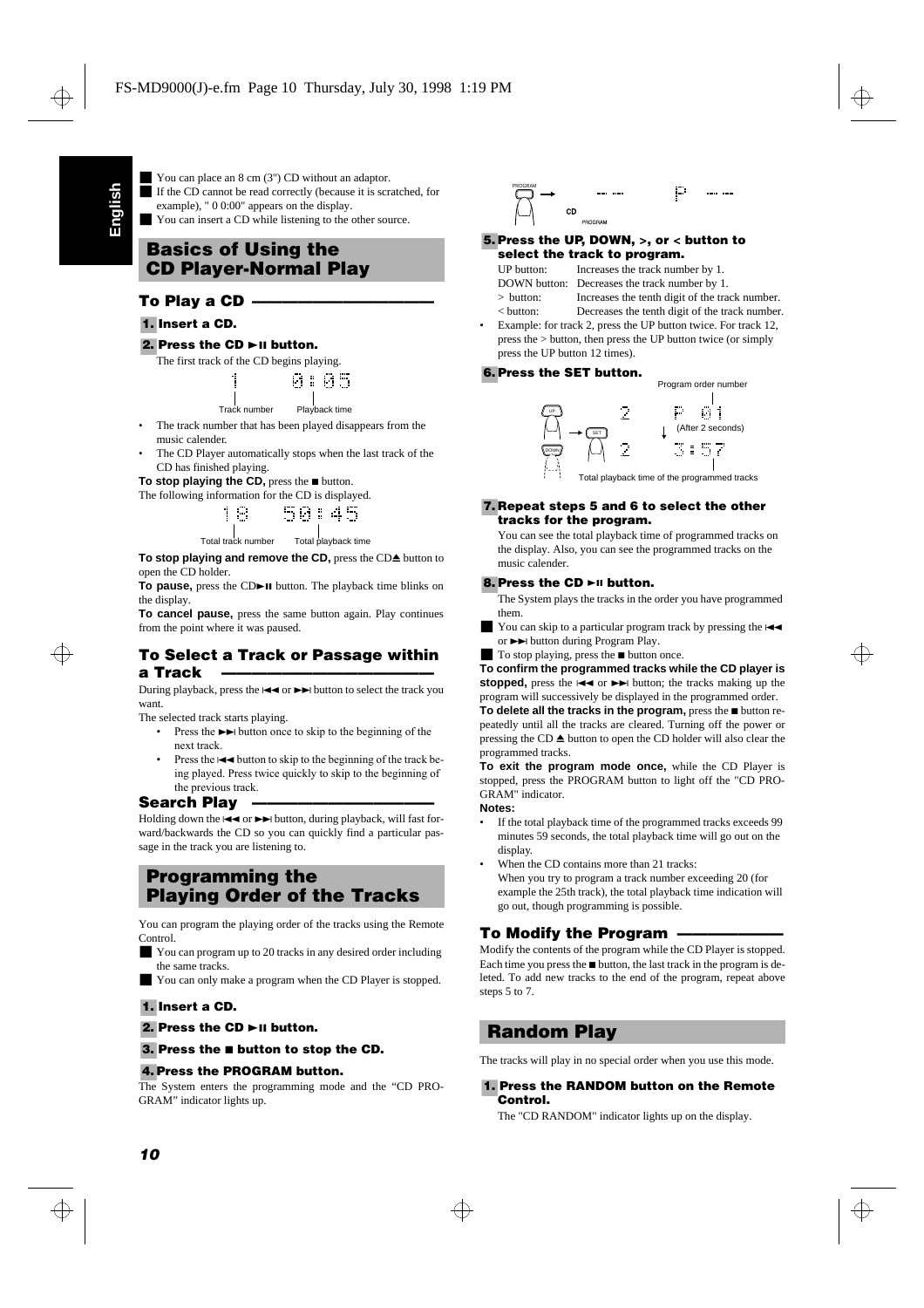# **English**

#### **2. Press the CD ►II button.**

The tracks are played in random order.

**To skip a track during playback,** press the  $\rightarrow$  button to jump to the next track in the random sequence. Press the  $\blacktriangleleft \blacktriangleleft$  button to jump back to the start of a track being played.

**To exit Random Play mode,** press the RANDOM button to light off the "CD RANDOM" indicator and carry out Normal Play or Program Play, or press the  $CD\triangle$  button to open the CD holder.

#### **Repeating Tracks**

You can set the program or individual track playing to repeat as many times as you like.

#### **Press the REPEAT button on the Remote Control.**

The Repeat indicator changes with each press of the button, as shown below.

- = **ALL** =**blank display** = (back to the beginning) : Repeats one track.
- **ALL** : In Normal Play mode, repeats all the tracks. In Program Play mode, repeats all the tracks in the program.

In Random Play mode, repeats all the tracks in random order.

**To exit Repeat mode,** press the REPEAT button until the Repeat indicator on the display goes out.

In Random Play, as a matter of course,  $\subset \subset$  cannot be selected. ■ Repeat mode remains on the display even when you change the play mode.

### **Using the MD Player (Listening to an MD)**



OVER indicator which lights up if the number of tracks of the MD exceeds 20.

You can use Normal, Random, Program or Repeat Play in the same way as for CD Player. Repeat Play can repeat all the tracks or just one of the tracks on the MD.

tion.

Here are the basic things you need to know to play an MD and locate the different tracks on it.

#### **The Quickest Way To Start an MD Is With the One Touch Operation**

- Press the MD► **II** button.
- The power is automatically turned on. If an MD is already inserted, it will start playing from the first track.
- If no MD is inserted, "NO DISC" appears on the display and the MD Player remains in Stop mode.

#### **To Insert an MD**

Insert an MD into the MD slot. Insert it with its label side up and the  $\triangleright$  or  $\Rightarrow$  mark of the MD directs as shown in the figure.

The MD is automatically drawn inside the MD Player and the red MD indicator on the front of the Unit lights up.



■ You can insert an MD while listening to the other source.

#### **Basics of Using the MD Player - Normal Play**

#### **To Play an MD**

#### ■**1. Insert an MD.**

The MD indicator lights up.

#### **2. Press the MD ► II button.**

The first track of the MD begins playing. (The MD indicator stays lit.)



- 
- 
- The tracks in the MD appear on the music calender.
- The track number that has been played disappears from the music calender.
- The MD Player automatically stops when the last track of the MD has finished playing.
- If the MD has the disc title, the disc title is displayed before playing the first track.
- If the track has the title, the track title will be displayed before playing the track.

You can give the disc title and the track title as required. (See page 17.)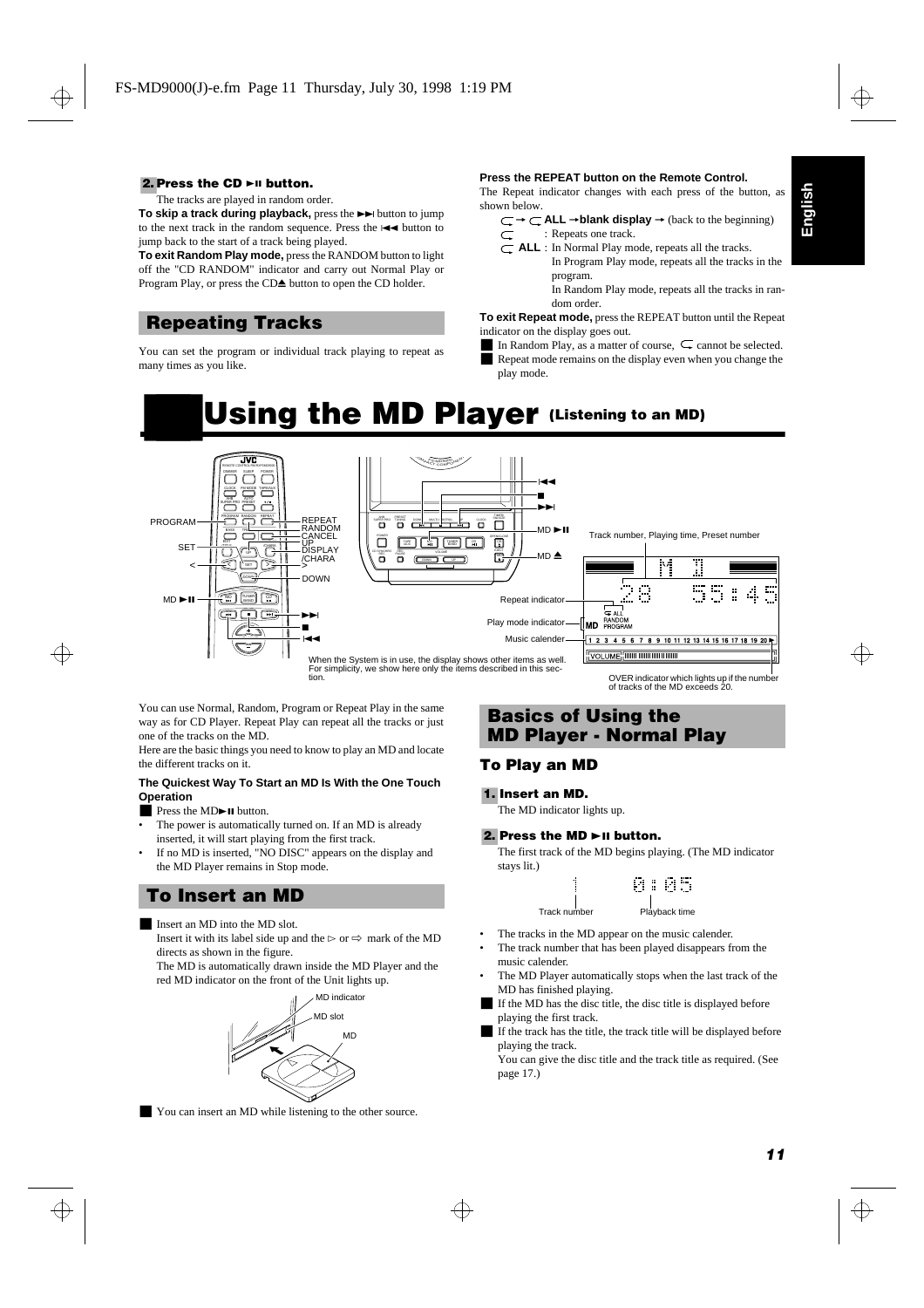**To stop playing the MD,** press the ■ button. The following information for the MD is displayed.



Total track number Total playback time

To stop playing and remove the MD, press the MD $\triangleq$  button to eject the MD.

**To pause,** press the MD  $\blacktriangleright$ **II** button. The playback time blinks on the display.

**To cancel pause,** press the same button again. Play continues from the point where it was paused.

#### **Displaying the Disc Title-**

You can display the disc title of the MD during Stop mode. If the disc title is not given yet, "NO TITLE" appears.

#### **During Stop mode, press the DISPLAY/CHARA button on the Remote Control.**

Each time you press the button, the display changes as follow.

Total track number and total playback time $\rightarrow$ Disc title $\rightarrow$ Remaining time (recordable capacity) of MD (e.g. REM. 23:00) $\rightarrow$ (back to the beginning)

#### **To Select a Track or Passage within a Track**

During playback, press the  $\blacktriangleleft \blacktriangleleft$  or  $\blacktriangleright \blacktriangleright$  button to select the track you want.

The selected track starts playing.

- Press the  $\blacktriangleright$  button once to skip to the beginning of the next track.
- Press the  $\blacktriangleleft$  button to skip to the beginning of the track being played. Press twice quickly to skip to the beginning of the previous track.

#### **Search Play**

Holding down the  $\blacktriangleleft$  or  $\blacktriangleright$  button, during playback, will fast forward/backwards the MD so you can quickly find a particular passage in the track you are listening to.

#### **Programming the Playing Order of the Tracks**

You can program the playing order of the tracks using the Remote Control.

- You can program up to 32 tracks in any desired order including the same tracks.
- You can only make a program when the MD Player is stopped.

#### ■**1. Insert an MD.**

- **2. Press the MD ►II button.**
- **3. Press the button to stop the MD.**

#### **4. Press the PROGRAM button.**

The System enters the programming mode and the "MD PRO-GRAM" indicator lights up.



#### ■**5. Press the UP, DOWN, >, or < button to select the track to program.**

UP button: Increases the track number by 1.

DOWN button: Decreases the track number by 1.

- > button: Increases the tenth digit of the track number.
- < button: Decreases the tenth digit of the track number.
- Example: for track 2, press the UP button twice. For track 12,

press the > button, then press the UP button twice (or simply press the UP button 12 times).

#### ■**6. Press the SET button.**



#### ■**7. Repeat steps 5 and 6 to select the other tracks for the program.**

You can see the total playback time of programmed tracks on the display. Also, you can see the programmed tracks on the music calender.

#### **8. Press the MD ►II button.**

The System plays the tracks in the order you have programmed them.

- You can skip to a particular program track by pressing the  $\blacktriangleleft$ or  $\blacktriangleright$  button during Program Play.
- To stop playing, press the button.

**To confirm the programmed tracks while the MD Player is stopped,** press the  $\left| \right|$  or  $\rightarrow$  button; the tracks making up the program will successively be displayed in the programmed order.

**To delete all the tracks in the program,** press the **n** button repeatedly until all the tracks are cleared. Turning off the power or pressing the MD  $\triangleq$  button to eject the MD will also clear the programmed tracks.

**To exit the program mode once,** while the MD Player is stopped, press the PROGRAM button to light off the "MD PRO-GRAM" indicator.

**Note:** If the total playback time of the programmed tracks exceeds 150 minutes, the total playback time will go out on the display.

#### **To Modify the Program**

Modify the contents of the program while the MD Player is stopped. Each time you press the  $\blacksquare$  button, the last track in the program is deleted. To add new tracks to the end of the program, repeat above steps 5 to 7.

#### **Random Play**

The tracks will play in no special order when you use this mode.

#### **1. Press the RANDOM button on the Remote Control.**

The "MD RANDOM" indicator lights up on the display.

#### **2. Press the MD ►II button.**

The tracks are played in random order.

**To skip a track during playback,** press the  $\blacktriangleright$  button to jump to the next track in the random sequence. Press the  $\blacktriangleleft \blacktriangleleft$  button to jump back to the start of a track being played.

**To exit Random Play mode,** press the RANDOM button to light off the "MD RANDOM" indicator and carry out Normal Play or Program Play, or press the MD  $\triangleq$  button to eject the MD.

#### **Repeating Tracks**

You can set the program or individual track playing to repeat as many times as you like.

#### **Press the REPEAT button on the Remote Control.**

The Repeat indicator changes with each press of the button, as shown below.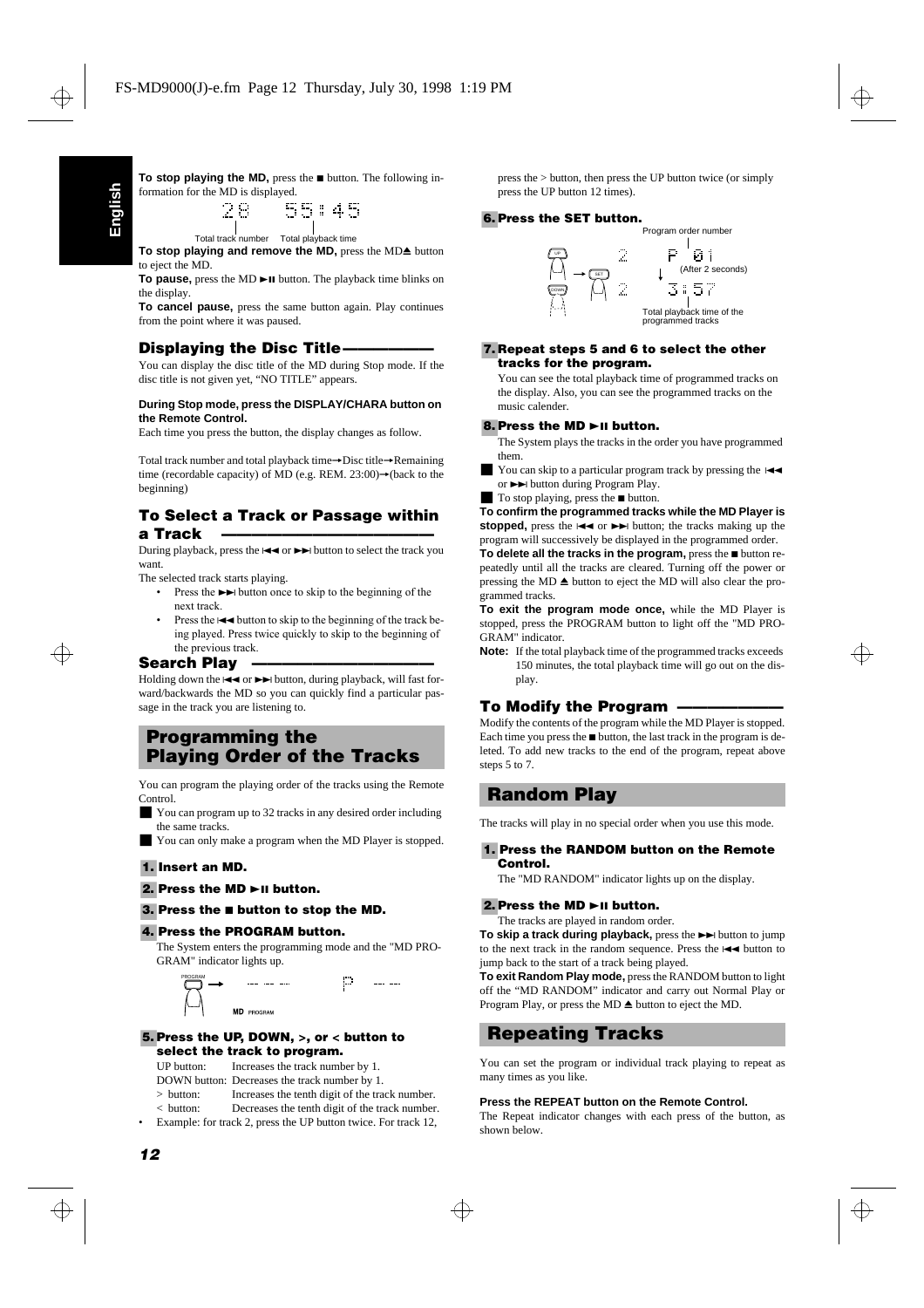#### $\mathbb{Z} \rightarrow \mathbb{Z}$  ALL $\rightarrow$  blank display  $\rightarrow$  (back to the beginning)  $\subset$ : Repeats one track.

- **ALL** : In Normal Play mode, repeats all the tracks.
	- In Program Play mode, repeats all the tracks in the program.

In Random Play mode, repeats all the tracks in random order.

**To exit Repeat mode,** press the REPEAT button until the Repeat indicator on the display goes out.

In Random Play, as a matter of course,  $\subsetneq$  cannot be selected. Repeat mode remains on the display even when you change the play mode.

## **Recording onto an MD**



Recording onto an MD from any of the sound sources is simple. Just insert an MD to the Unit, have the source ready, make one or two settings, and you are ready to record. For each source, the procedure is a little bit different so we explain each separately. But first, here are a few things to make your recordings better.

#### **Things To Know Before You Start**

#### **Recording**

- **It should be noted that it may be unlawful to re-record pre-recorded tapes, records, or discs without the consent of the owner of copyright in the sound or video recording, broadcast or cable program and in any literary, dramatic, musical, or artistic work embodied therein.**
- Carefully read the "Rules of Digital Dubbing" on page **23.**
- The MD Recorder supports the following sampling frequencies for digital sources.

For the OPTICAL DIGITAL IN (AUX2): 32 kHz, 44.1 kHz and 48 kHz.

For the CD Player of the Unit: 44.1 kHz.

- The recording level, which is the volume at which the new MD is being made, is automatically set correctly, so it is not affected by the VOLUME level of the System. Nor it is affected by adjusting the sound effects. Thus, during recording you can adjust the sound you are actually listening to without affecting the recording level.
- The accidental erasure prevention knob is provided on the back of an MD cartridge to prevent accidental erasure or recording. It must be set to the close position beforehand.



When you stick an adhesive label onto the MD cartridge, adhere it securely. If it peels off, ejection trouble, etc. will occur.

#### **Preparation Before Recording**

■ Be sure that the MD is not the Play-only type one.

- Be sure that the accidental erasure prevention knob of the MD cartridge is set to the close position. Otherwise, "DISC PRO-TECTED" will appear when you try to record a signal to the MD.
- Be sure that the MD has enough space for recording. If not, carry out ALL ERASE or ERASE function to erase all the tracks or desired tracks in the MD. (See pages 16-17.) You can check the recordable remaining time of the MD in Stop mode or during recording by pressing the DISPLAY/CHARA button. (See "Checking the Remaining Time of the MD" mentioned on page 14.)

#### **Indication of the MD Indicator for Recording**

The MD indicator on the front panel of the Unit blinks as follow.

Record-pause mode: Blinks rapidly. During recording: Blinks slowly. MD inserted or played: Stays lit.

#### **Standard Recording**

You can record any sound source to an MD as follows.

#### ■**1. Insert a MD with its label side up.**

The MD indicator lights up.

#### **2. Prepare one of the sources.**

CD: Use the "CD Synchro Recording" mentioned below. Tuner: Tune in to a station.

AUX1 (LINE IN (AUX1)): Press the TAPE/AUX button on the Unit or the Remote Control until "AUX 1 ANALOG IN" appears on the display.

AUX2 (OPTICAL DIGITAL IN (AUX2)): Press the TAPE/ AUX button on the Unit or the Remote Control until "AUX 2 DIGITAL IN" appears on the display.

#### **3. Press the REC PAUSE button on the Unit or the**  $\bullet$ **/II button on the Remote Control.**

The MD indicator starts blinking and the track number in the music calender is increased by 1.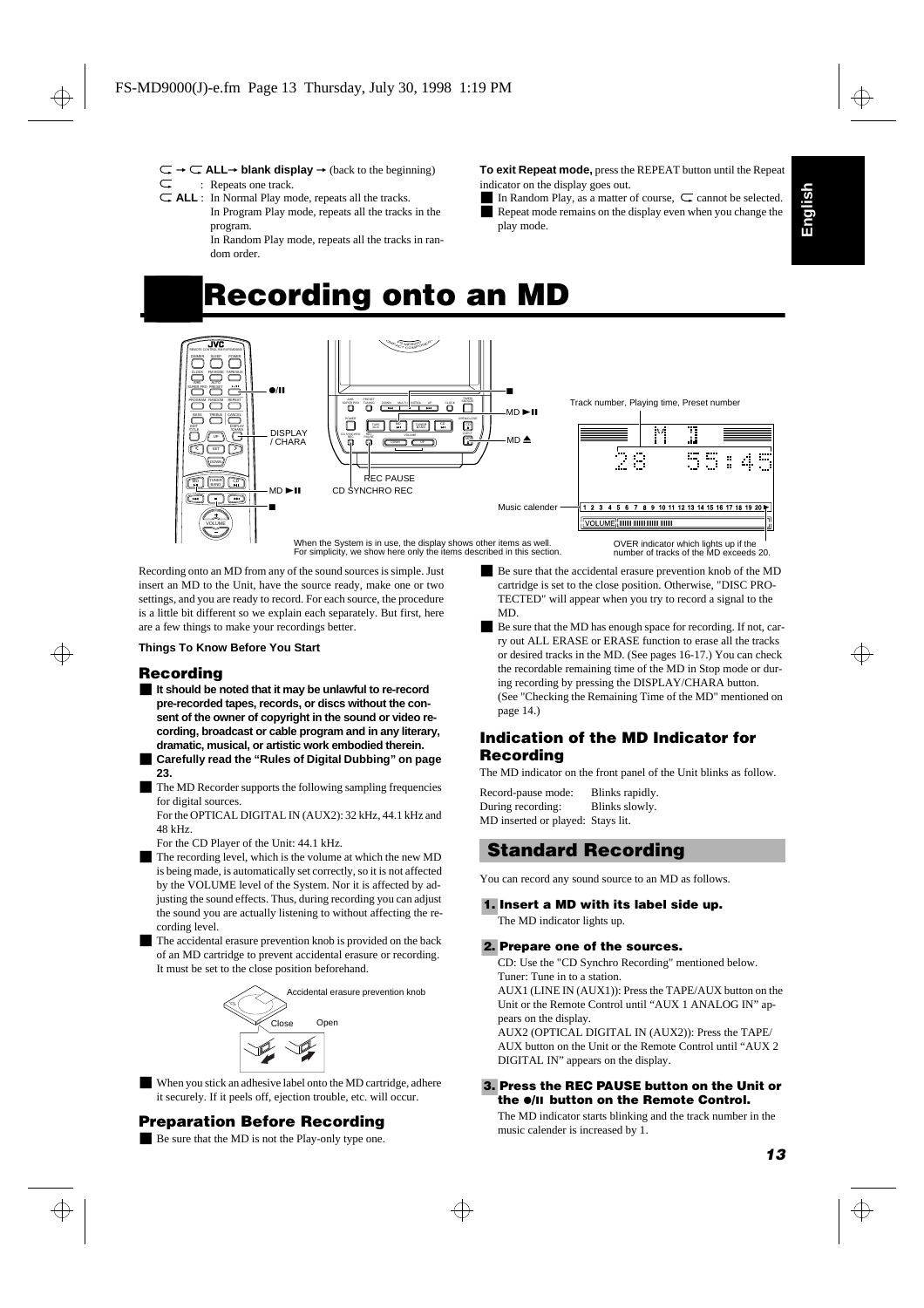#### ■**4. Play the record source selected in step 2.**

#### **5. Press the MD ►II button to start recording.**

The MD indicator blinks slowly and the selected source is recorded on the MD.



#### **6. Press the ■ button to stop recording.**

The MD indicator stays lit and "UTOCwriting" appears on the display, indicating that the recording is successfully completed. Then, the MD stops.

If the MD becomes full before pressing the  $\blacksquare$  button, the recording will be terminated after indicating "UTOCwriting".

#### **Checking the Remaining Time of the MD ———————————————**

You can see the recordable remaining time of the MD in Stop or Recording mode.

**Press the DISPLAY/CHARA button on the Remote Control,**  the remaining time appears on the display.

#### **Track marking**

- Whenever playback advances from one track to another during digital recording, the track number at the MD side is automatically incremented by 1.
- Whenever no sound at the playback side continues for 3 or more seconds during analog recording, the track number at the MD side is automatically incremented by 1.
- The track number at the MD side is automatically incremented by 1 by pressing the SET button on the remote control at the desirable location during analog recording. (tuner or the equipment connected to the AUX-1.).

#### **CD Synchro Recording**

Everything on the CD goes onto the MD in the order it is on the CD, or according to the order you have set in the program. (See page 10 for programming the CD tracks.)

- ■**1. Insert an MD with its label side up.**
- ■**2. Insert a CD. (See page 9.)**
- **3. Press the CD ►II button and then press the** 7 **button to stop the CD.**

#### ■**4. Press the CD SYNCHRO REC button on the Unit.**

Digital recording from the CD to the MD starts.

- The track number for the MD increases synchronous with the track on the CD.
- After the CD Player has played the entire CD or all the programmed tracks, "UTOCwriting" appears on the display, indicating that the recording is successfully completed. Then, the MD and the CD stops.
- When the MD becomes full before the CD Player finishes playback, the MD stops after indicating "UTOCwriting".

#### **One Track Recording -**

#### **1. Insert an MD with its label side up.**

- **2. Play the track on the CD you wish to record.**
- **3. Press the CD SYNCHRO REC button on the Unit.**

The CD Player returns to the beginning of that track and the track is recorded on the MD. After recording, the CD Player and MD Player automatically stop.

## **Using the MD Player (Editing)**

In addition to its recording and play functions, the MD Player comes with editing functions. You can divide, join, move, or erase the recorded tracks in the MD as required. Also, you can give a disc title to the MD and track titles to the tracks in the MD.

#### **Dividing tracks (DIVIDE function)**

This involves adding a track mark (see Note) at some point during the track which is to be made into the start of an additional track so that the original track is divided into two tracks.



#### **Joining tracks (JOIN function)**

This involves erasing a track mark and turning two adjoining tracks into one track.



#### **Moving tracks (MOVE function)**

Tracks can be moved around so that they are in the desired sequence.



#### **Erasing tracks (ERASE function)**

This enables unnecessary tracks. Narration, etc. to be erased speedily. The erased parts do not remain as silences but are closed up by the subsequent tracks.

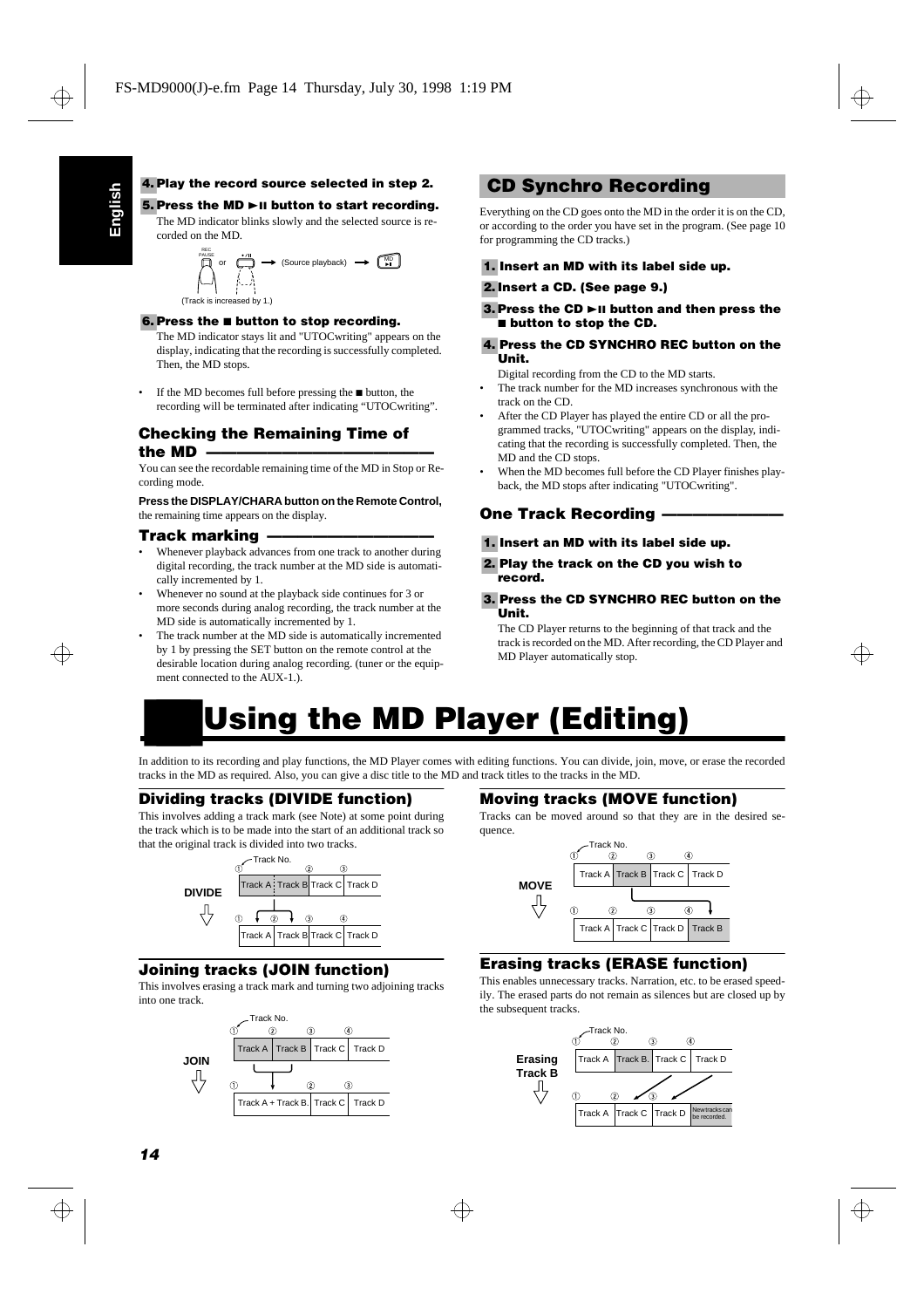#### **Erasing all the tracks (ALL ERASE function)**

All the tracks can be erased at once without recording fresh material over them.



#### **Giving titles to discs and tracks (TITLE function)**

A title consisting of up to 32 characters can be given to a disc and a track. The title given appears in the display window.

#### **Note:** Track marks

These marks are provided to locate the start of each track. Whatever lies between one track mark and the next is considered to a track. and the numbers of the tracks (called "track numbers") are displayed in the sequence in which they are to be played.



#### **Dividing Tracks (DIVIDE Function)**

■ Use the Remote Control to carry out this function.

#### **1. Insert an MD to be edited with its label side up.**

#### **2. Press the MD ►II button and then ■ button to set the function to MD.**

The track numbers and total playback time are displayed.

#### **3. Press the EDIT/TITLE button until "DIVIDE ?" is displayed.**

The "EDIT" indicator appears on the display. DIVIDE→ JOIN→MOVE→ERASE→ALL ERASE→DISC TITLE  $\rightarrow$  TITLE  $\rightarrow$  (Back to the beginning)

#### ■**4. Press the SET button.**



#### **5. Select the track number to be divided.**

The selected track is automatically played.

To select the track number, press the UP, DOWN, >, or < button.

| <b>UP</b> button: | Increases the track number by 1.              |
|-------------------|-----------------------------------------------|
|                   | DOWN button: Decreases the track number by 1. |
| $>$ button:       | Rapidly increases the track number.           |
| $<$ button:       | Rapidly decreases the track number.           |
|                   |                                               |





OVER indicator which lights up if the number of tracks of the MD exceeds 20.

Example: for track 2, press the UP button twice. For track 12, use the > button to rapidly increase the track number (or simply press the UP button 12 times.)

#### **6. Press the SET button at the point where the track is to be divided.**



- The selected track is divided into two tracks and the track number in the music calender will increase by 1.
- The recording lasting for 4 seconds starting where the track was divided is repeatedly played for your reference. Movement is possible within the POSITION-128 to 128 range (about 8 seconds before or after the position by pressing the  $\blacktriangleright$  or  $\blacktriangleright$  button). The recording lasting for 4 seconds starting from the position to which the dividing point has been moved is repeatedly played.

#### **7. Press the SET button.**

$$
\overbrace{ \bigcirc \limits^{\text{Set}}_{\text{per}}}\ \ \text{PUSH} \leftrightarrow \text{EDIT-TITLE}
$$

#### **8. Press the EDIT/TITLE button.**

The "EDIT" indicator disappears on the display.

#### **9. Press the MD**  $\triangleq$  **button to complete editing.**

- The MD is ejected after "UTOCwriting" is displayed.
- You can also complete editing operation by pressing the POWER button to turn off the power.

**To cancel the operation,** press the CANCEL button in step 4, 5, or 7 until the display returns to the original display before editing the track.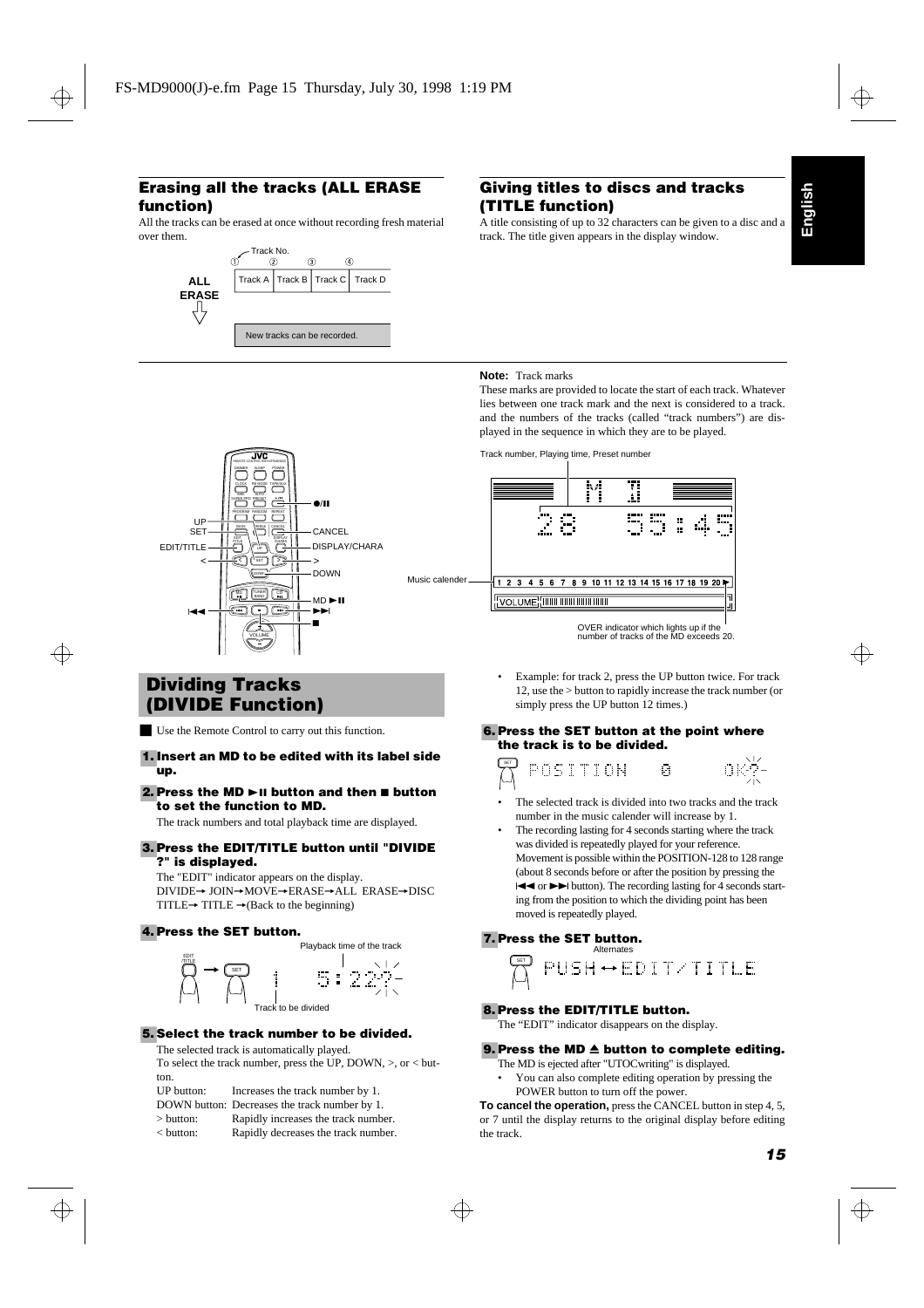**Note:** While "UTOCwriting" is displayed, do not disconnect the power cord or subject the Unit to the vibration to avoid incorrect recording.

#### **Joining Tracks (JOIN Function)**

■ Use the Remote Control to carry out this function.

■**1. Insert an MD to be edited with its label side up.**

#### **2. Press the MD ►II button and then ■ button to set the function to MD.**

The track numbers and total playback time are displayed.

#### ■**3. Press the EDIT/TITLE button until "JOIN ?" is displayed.**

The "EDIT" indicator appears on the display.

DIVIDE→JOIN→MOVE→ERASE→ALL ERASE→DISC TITLE $\rightarrow$ TITLE $\rightarrow$ (Back to the beginning)

#### ■**4. Press the SET button.**



#### **5. Select the track number to be joined.**

To select the track number, press the UP, DOWN, >, or < button. (For details, see step 5 in "Dividing Tracks (DIVIDE Function)".) Example: Track number 2.

> Track to be joined Selected track  $\frac{1}{2}$   $\frac{1}{2}$   $\frac{1}{2}$   $\frac{1}{2}$   $\frac{1}{2}$

#### ■**6. Press the SET button.**



#### **7. Press the EDIT/TITLE button.**

The selected track and the previous track are joined and the track numbers in the music calender will decrease by 1.

• Then the "EDIT" indicator disappears on the display.

#### **8. Press the MD≜ button to complete editing.**

The MD is ejected after "UTOCwriting" is displayed.

• You can also complete editing operation by pressing the POWER button to turn off the power.

**To cancel the operation,** press the CANCEL button in step 4, 5, or 6 until the display returns to the original display before editing the track.

**Note:** While "UTOCwriting" is displayed, do not disconnect the power cord or subject the Unit to the vibration to avoid incorrect recording.

#### **Moving Tracks (MOVE Function)**

- Use the Remote Control to carry out this function.
- ■**1. Insert an MD to be edited with its label side up.**
- **2. Press the MD ►II button and then button to set the function to MD.**

The track numbers and total playback time are displayed.

#### ■**3. Press the EDIT/TITLE button until "MOVE ?" is displayed.**

The "EDIT" indicator appears on the display.

DIVIDE→JOIN→MOVE→ERASE→ALL ERASE→DISC TITLE $\rightarrow$ TITLE $\rightarrow$ (Back to the beginning)

#### ■**4. Press the SET button.** Track to be moved



#### **5. Select the track number to be moved.**

To select the track number, press the UP, DOWN,  $>$ , or  $<$  button. (For details, see step 5 in "Dividing Tracks (DIVIDE Function)".)

Example: Track number 12.

$$
\sigma_{\rm{c}}^{(1)}=\left(\begin{array}{cc} 1/\sqrt{2} & \sqrt{2} \\ 1/\sqrt{2} & -\frac{\sqrt{2}}{2} \\ 1/\sqrt{2} & \sqrt{2} \end{array}\right)
$$



#### **7. Select the destination to which the track is to be moved.**

To select the track number, press the UP, DOWN, >, or < button.

In this example, the 12th track will move to the 14th track. (Since, the 12th track is lost, the upper tracks than the 12th one will be shifted toward the younger tracks.)

Destination track Track to be moved

$$
-14 < 12
$$

■**8. Press the SET button.** Alternates

$$
\overbrace{ \bigcap }^{\text{SET}} \hspace{0.1cm} \text{PIISH} \leftrightarrow \text{EDIT} \times \text{TITLE}
$$

#### **9. Press the EDIT/TITLE button.**

The "EDIT" indicator disappears on the display.

#### 10. Press the MD<sup>A</sup> button to complete editing.

The MD is ejected after "UTOCwriting" is displayed.

• You can also complete editing operation by pressing the POWER button to turn off the power.

**To cancel the operation,** press the CANCEL button in step 4 through 8 until the display returns to the original display before editing the track.

**Note:** While "UTOCwriting" is displayed, do not disconnect the power cord or subject the Unit to the vibration to avoid incorrect recording.

#### **Erasing Tracks (ERASE Function)**

- Use the Remote Control to carry out this function.
- ■**1. Insert an MD to be edited with its label side up.**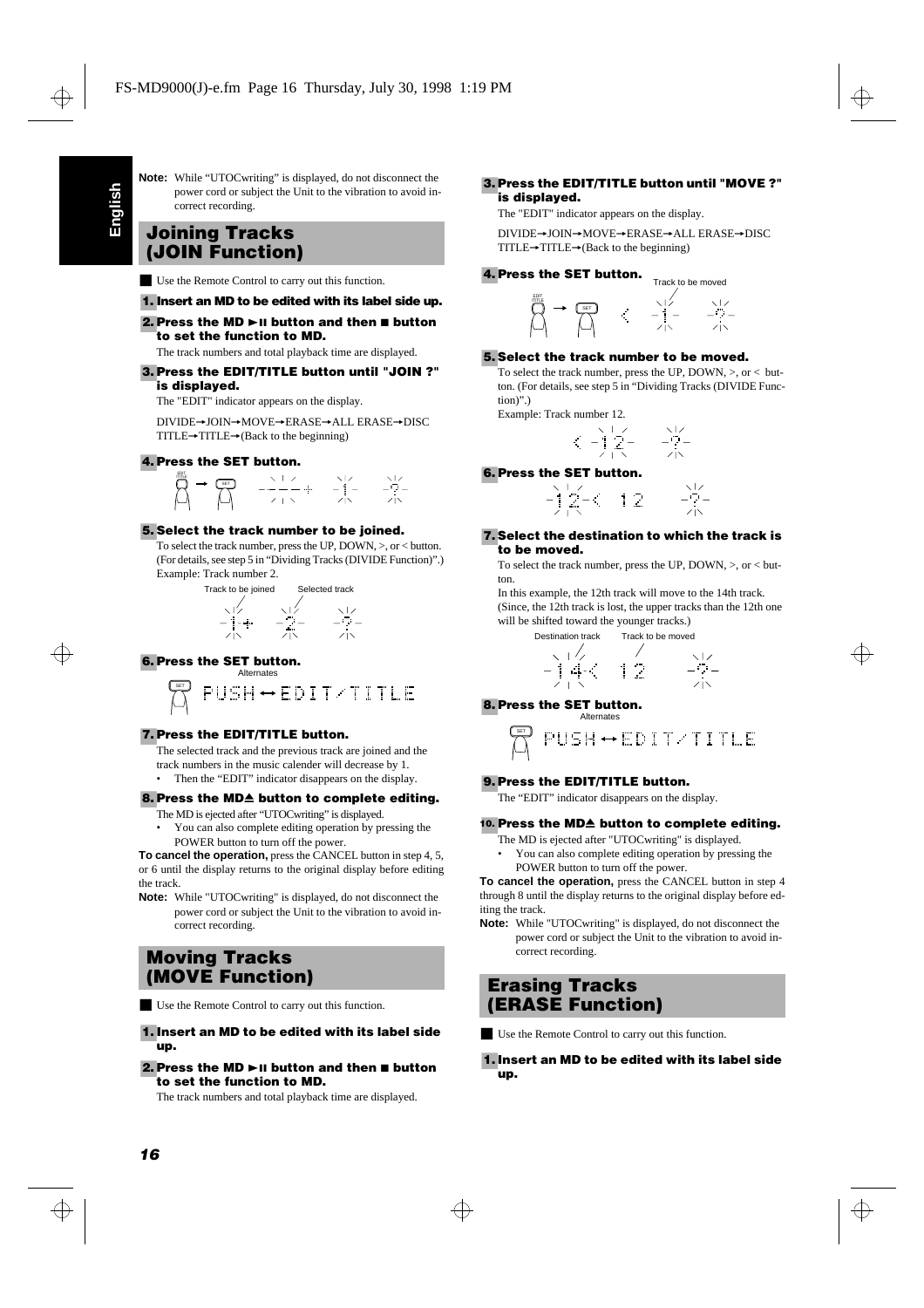#### **2. Press the MD ►II button and then ■ button to set the function to MD.**

The track numbers and total playback time are displayed.

#### **3. Press the EDIT/TITLE button until "ERASE ?" is displayed.**

The "EDIT" indicator appears on the display. DIVIDE→JOIN→MOVE→ERASE →ALL ERASE→DISC TITLE $\rightarrow$ TITLE $\rightarrow$ (Back to the beginning)

#### ■**4. Press the SET button.**



#### **5. Select the track number to be erased.**

To select the track number, press the UP, DOWN, >, or < button. (For details, see step 5 in "Dividing Tracks (DIVIDE Function)".)

#### **6. Press the SET button.**



#### ■**7. Press the EDIT/TITLE button.**

The selected track is erased and the track numbers in the music calender decreases by 1.

Then the "EDIT" indicator disappears on the display.

#### **8. Press the MD ≜ button to complete editing.**

- The MD is ejected after "UTOCwriting" is displayed.
- You can also complete editing operation by pressing the POWER button to turn off the power.

**To cancel the operation,** press the CANCEL button in step 4, 5, or 6 until the display returns to the original display before editing the track.

**Note:** While "UTOCwriting" is displayed, do not disconnect the power cord or subject the Unit to the vibration to avoid incorrect recording.

#### **Erasing all the Tracks (ALL ERASE Function)**

■ Use the Remote Control to carry out this function.

#### **1. Insert an MD to be edited with its label side up.**

#### **2. Press the MD ►II button and then ■ button to set the function to MD.**

The track numbers and total playback time are displayed.

#### **3. Press the EDIT/TITLE button until "ALL ERASE ?" is displayed.**

The "EDIT" indicator appears on the display. DIVIDE→JOIN→MOVE→ERASE→ALL ERASE→DISC TITLE $\rightarrow$ TITLE $\rightarrow$ (Back to the beginning)

#### ■**4. Press the SET button.**



#### **5. Press the EDIT/TITLE button.**

All the tracks in the MD are erased and "BLANK DISC" is kept displayed. The "EDIT" indicator disappears on the display.

#### **To cancel the all erasing,** press the CANCEL button in step 4. **To remove the MD, press the MD≜ button.**

**Note:** While "UTOCwriting" is displayed, do not disconnect the power cord or subject the Unit to the vibration to avoid incorrect recording.

#### **Giving Titles to MD (DISC TI-TLE/TITLE Function)**

You can give a disc title to the MD and a track title to the tracks in the MD. Any title name can be given up to 32 characters using the provided character sets.

The disc title you have given will be displayed in the following cases.

- When you insert the MD while the function is set to MD.
- When you press the MD $\blacktriangleright$  **II** button and then  $\blacksquare$  button to set the function to MD.

Once you have given the title to the tracks, the track title will be displayed before playing the track.

- Since the procedure to give title is the same as for the disc title and track title except for step 4, both functions are explained together here.
- Use the Remote Control to carry out these functions.

#### ■**1. Insert an MD to be edited with its label side up.**

#### **2. Press the MD ►II button and then ■ button to set the function to MD.**

The total track numbers and total playback time are displayed.

#### **3. Press the EDIT/TITLE button until "DISC TITLE ?/TITLE ? (for track title)" is displayed.**

The "EDIT" indicator appears on the display. DIVIDE→JOIN→MOVE→ERASE→ALL ERASE→DISC  $TITLE \rightarrow TITLE \rightarrow (Back to the beginning)$ 

#### ■**4. Press the SET button.**

For DISC TITLE:



• For TITLE (Track Title):

EDIT /TITLE

SET Track to be given the title



- 1 Select the track number to be given the title using the UP, DOWN,  $>$ , or  $<$  button. (For details, see step 5 in "Dividing Tracks (DIVIDE Function)".)
- 2 Press the SET button.

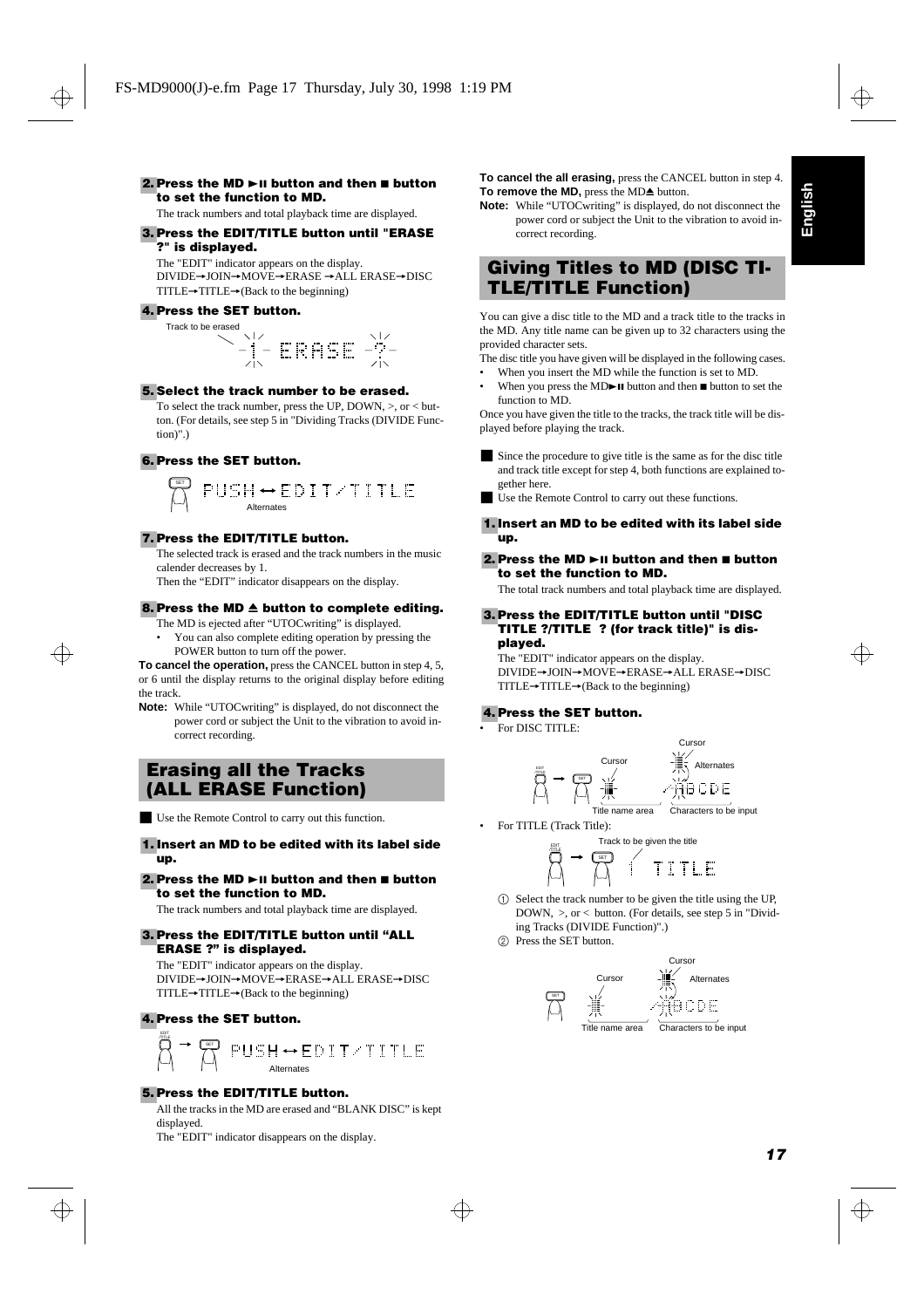# **English**

#### **5. Input a preferred title (up to 32 characters).**

Use the following buttons to input a title.

[Title editing buttons and their functions] (see below)

| <b>Button</b>            | Function                                                                                                                                                 |  |  |
|--------------------------|----------------------------------------------------------------------------------------------------------------------------------------------------------|--|--|
| <b>DISPLAY</b><br>/CHARA | Changes the type of characters to be input as fol-<br>lows.<br>Upper-case letters and symbols $\leftarrow$<br>Lower-case letters and symbols<br>Numbers- |  |  |
| >                        | Moves the cursor for the character to be input to<br>the right.                                                                                          |  |  |
| <                        | Moves the cursor for the character to be input to<br>the left.                                                                                           |  |  |
| UP                       | Selects the characters in the upper row in the<br>character set.<br>e.g. FGHIJ→ ABCDE                                                                    |  |  |
| <b>DOWN</b>              | Selects the characters in the lower row in the<br>character set.<br>e.g. ABCDE → FGHIJ                                                                   |  |  |
|                          | Moves the cursor for the title name to the right.                                                                                                        |  |  |
|                          | Moves the cursor for the title name to the left.                                                                                                         |  |  |

Example: When input the title "N(space)1"

1. Display the letter N to be input.

• Press the  $>$  button until the letter N is displayed.

OR

- Press the DOWN button until "KLMNO" is displayed.
- 2. Select "N" (put the cursor to the letter N using the  $>$  or  $<$  button).
- 3. Press the SET button.

#### **[Character Layout Table]**

You can write album or song names to a disc, using the following characters:

| A             | B         | C                         | D                        | E             |
|---------------|-----------|---------------------------|--------------------------|---------------|
| F             | G         | H                         | I                        | J             |
| K             | L         | M                         | N                        | O             |
| P             | Q         | R                         | S                        | Τ             |
| U             | V         | W                         | X                        | Y             |
| Z             |           |                           |                          |               |
| (space)       | ļ         | ,,                        | #                        | \$            |
| $\frac{1}{2}$ | &         | ,                         | $\overline{\phantom{a}}$ | $\mathcal{E}$ |
| $\star$       | $\ddot{}$ | ,                         |                          |               |
| 7             |           | ,                         | $\,<$                    |               |
|               | ?         | $^\text{\textregistered}$ |                          |               |

#### **Uppercase letters Lowercase letters Numbers**

| a              | b                    | C  | d       | e                          |
|----------------|----------------------|----|---------|----------------------------|
| f              | g                    | h  | i       | j                          |
| k              | ı                    | m  | n       | $\mathsf{o}$               |
| p              | q                    | r  | S       | t                          |
| U              | V                    | W  | X       | у                          |
| Z              |                      |    |         |                            |
| (space)        | ļ                    | ,, | #       | $\boldsymbol{\mathsf{\$}}$ |
| $\frac{0}{0}$  | &                    | ,  | (       | $\mathcal{E}$              |
| $\star$        | $\ddag$              | ,  |         |                            |
| $\overline{1}$ |                      | ,  | $\prec$ |                            |
| >              | $\ddot{\phantom{0}}$ | @  |         |                            |

The letter N is now displayed in the title area.



- 4. Select "(space)" and press the SET button.
- 5. Press the DISPLAY/CHARA button until the numbers are displayed.
- 6. Select "1" and press the SET button. The title name "N(space)1" will be displayed.

Editing the Title Name:

- If the wrong character has been input, clear it using the CANCEL button.
- To clear a particular character which has been input, use the  $\rightarrow$  or  $\rightarrow$  button to align the cursor with the character, and press the CANCEL button. Then, select the correct character and press the SET button.

#### **6. Press the EDIT/TITLE button.**



#### **7. Press the EDIT/TITLE button again.**

The "EDIT" indicator disappears on the display.

#### **8. Press the MD≜ button to complete editing.**

- The MD is ejected after "UTOCwriting" is displayed.
- You can also complete editing operation by pressing the POWER button to turn off the power.

**To cancel the operation,** press the CANCEL button in step 6.

**Note:** While "UTOCwriting" is displayed, do not disconnect the power cord or subject the Unit to the vibration to avoid incorrect recording.

### 5 | 6 | 7 | 8 | 9 0 | 1 | 2 | 3 | 4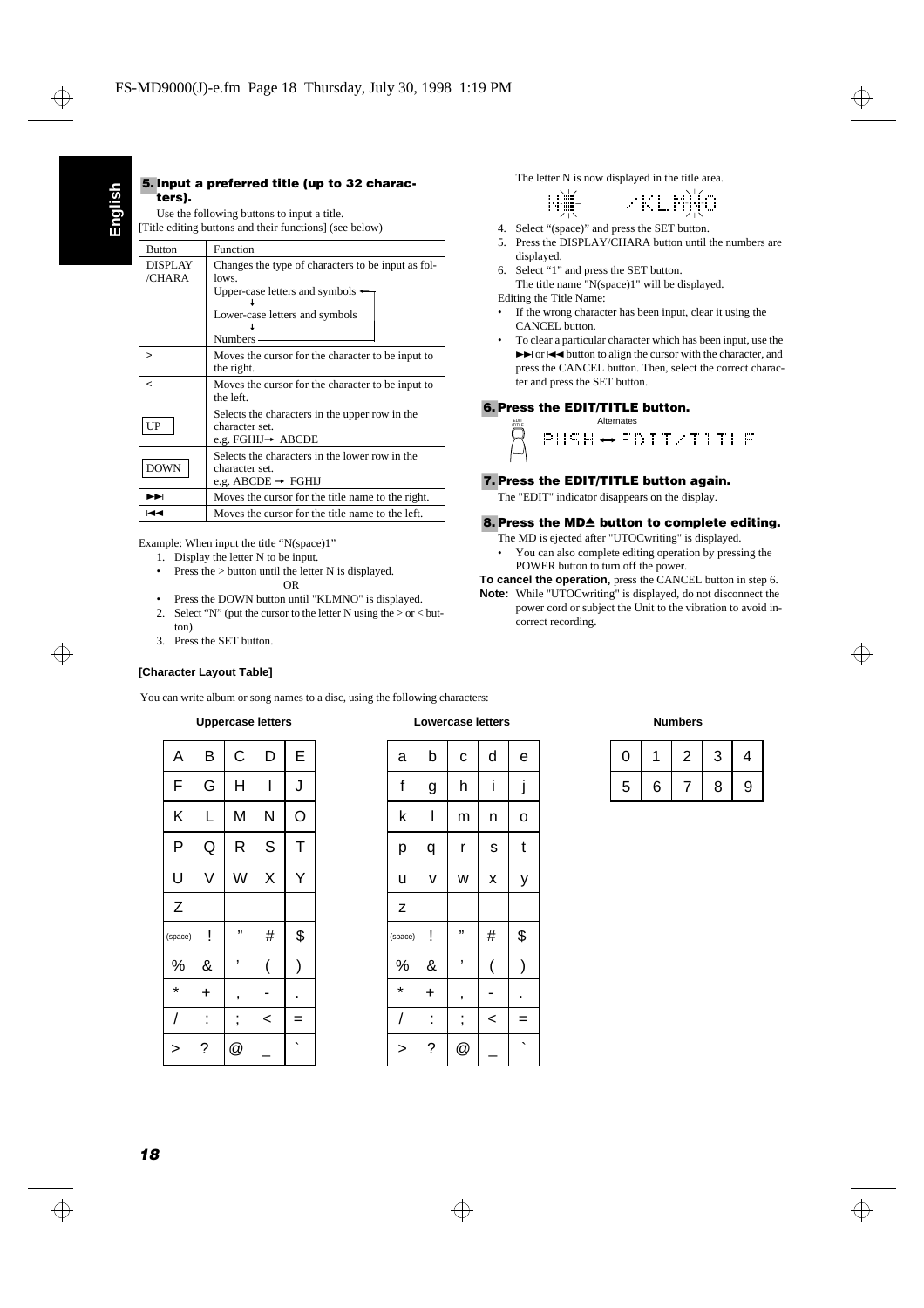## **Using External Equipments**





#### **Listening to External Equipment**

You can listen to external equipment.

■■

■ First make sure that the external equipment is properly connected to the System. (See page 4).

#### **1. Set the VOLUME control to the minimum position.**

#### **2. Press the TAPE/AUX button.**

The display changes with each press of the button, as shown below.



#### **When the "AUX 1 ANALOG IN" is selected:**

You can use the external equipment connected to the LINE IN (AUX1) terminals of the System, such as cassette deck, turntable, etc.

To listen to the external equipment, start playing the external equipment.

#### **When the "AUX 2 DIGITAL IN" is selected:**

You can use the external equipment connected to the OPTICAL DIGITAL IN (AUX2) terminal of the System, such as CD player, etc.

To listen to the external equipment, start playing the external equipment.

#### **3. Adjust the VOLUME control to the desired listening level.**

#### ■**4. Apply sound effects, if you wish.**

- **EXECUTE:** Press the AHB Super PRO button to reinforce the bass sound. Press the BASS/TREBLE button to control the tone. (See "Tone Control" on page 7.)
- **Note:** For operation of the external equipment, refer to its Instructions.

#### **Recording to External Equipment**

You can record the System's source to external equipment which is connected to the LINE OUT terminals of the System, such as cassette deck, etc.

- First make sure that the external equipment is properly connected to the System. (See page 4).
- **1. Play the System's CD Player, MD Player, or tune into a station.**
- The recording level is not affected by the VOLUME level set by the System. Also it is not affected by the sound effects.
- **Note:** For operation of the external equipment, refer to its Instructions.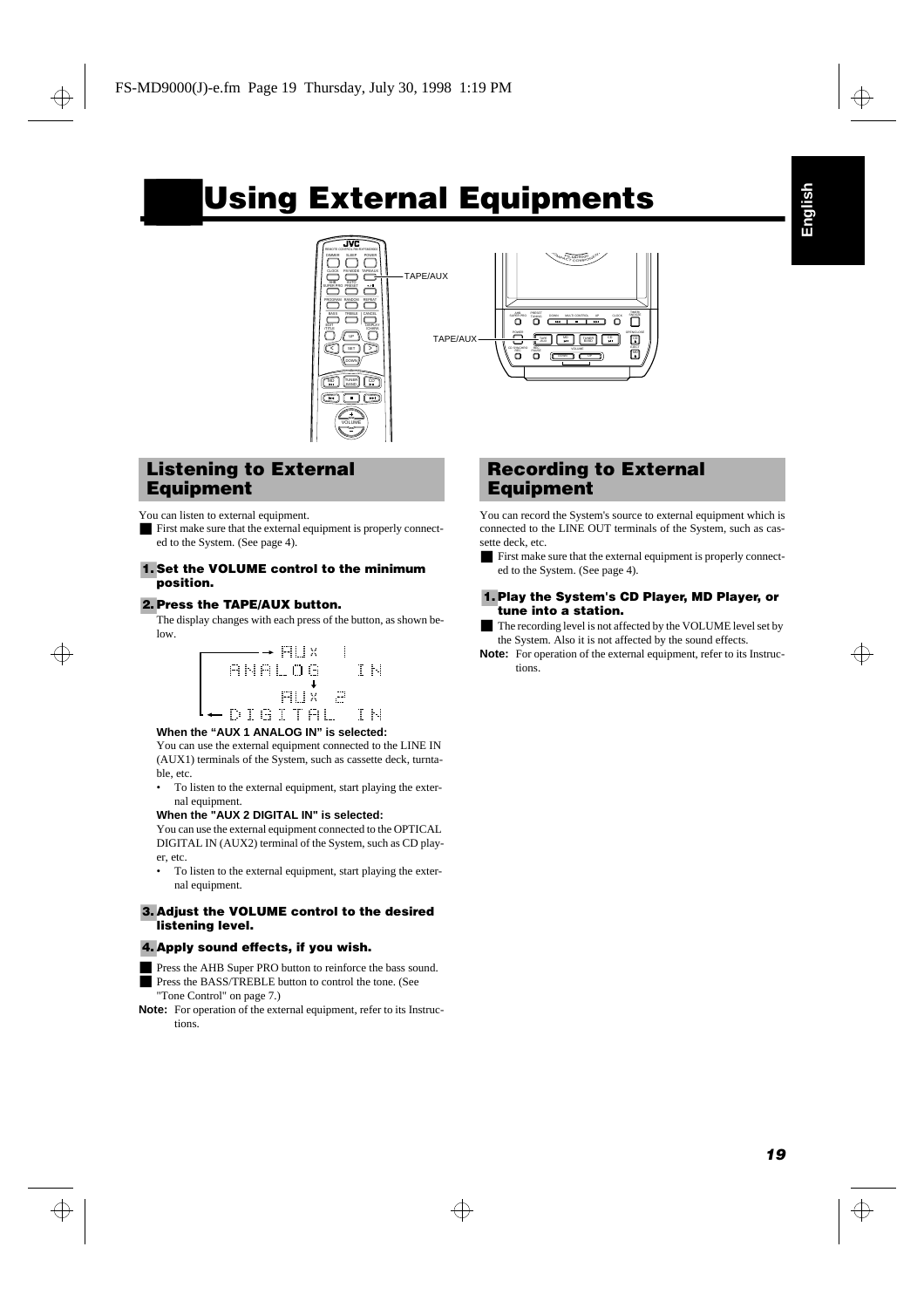## **Using the Timers**





The timers let you control listening and recording functions automatically.

#### **Setting the Clock**

When you plug the AC power cord into the wall outlet, the time indication blinks on the display.

You can set the clock whether the System is on or off.

#### **Note:**

- The clock must be correctly set for the timers to work.
- The procedure must be completed within two minutes. Otherwise, the setting is cleared and must be repeated from the beginning.



#### **1. Press the CLOCK button on the Unit for more than two seconds.**

The time indication rapidly blinks on the display.

#### **2. Press the ►► or +4 button on the Unit to set the time.**

Pressing the  $\rightarrow$  button moves the time forwards and pressing the  $\blacktriangleleft$  button moves it backwards. Hold down the button to move the time in 10-minute intervals.

#### **3. Press the CLOCK button.**

The selected time is set and the seconds start counting from 0.

#### **CAUTION: If there is a power failure, the clock loses its setting after about 20 minutes. "AM12:00" blinks on the display and the clock must be reset.**

#### **Setting the Daily Timer**

Once you have set the Daily Timer, the timer will be activated at the same time every day. It can be cancelled and re-activate whenever you wish.

The Timer indicator on the display shows when the Daily Timer you have set is in effect.

- **Note:** Perform each setting within 30 seconds. Otherwise, setting is cleared and the procedure must be repeated from the beginning.
- **1. Press the POWER button to turn on the System.**

**2. Setting the ON time (Example: PM12:15).** 

1. Press the TIMER/SNOOZE button on the Unit. The Timer indicator lights up and the current ON time blinks on the display.

$$
ON \quad \text{and} \quad \frac{\partial}{\partial t} = \frac{1}{2} \mathbf{1} \mathbf{1} \mathbf{1} \mathbf{1} \mathbf{1} \mathbf{1} \mathbf{1} \mathbf{1} \mathbf{1} \mathbf{1} \mathbf{1} \mathbf{1} \mathbf{1} \mathbf{1} \mathbf{1} \mathbf{1} \mathbf{1} \mathbf{1} \mathbf{1} \mathbf{1} \mathbf{1} \mathbf{1} \mathbf{1} \mathbf{1} \mathbf{1} \mathbf{1} \mathbf{1} \mathbf{1} \mathbf{1} \mathbf{1} \mathbf{1} \mathbf{1} \mathbf{1} \mathbf{1} \mathbf{1} \mathbf{1} \mathbf{1} \mathbf{1} \mathbf{1} \mathbf{1} \mathbf{1} \mathbf{1} \mathbf{1} \mathbf{1} \mathbf{1} \mathbf{1} \mathbf{1} \mathbf{1} \mathbf{1} \mathbf{1} \mathbf{1} \mathbf{1} \mathbf{1} \mathbf{1} \mathbf{1} \mathbf{1} \mathbf{1} \mathbf{1} \mathbf{1} \mathbf{1} \mathbf{1} \mathbf{1} \mathbf{1} \mathbf{1} \mathbf{1} \mathbf{1} \mathbf{1} \mathbf{1} \mathbf{1} \mathbf{1} \mathbf{1} \mathbf{1} \mathbf{1} \mathbf{1} \mathbf{1} \mathbf{1} \mathbf{1} \mathbf{1} \mathbf{1} \mathbf{1} \mathbf{1} \mathbf{1} \mathbf{1} \mathbf{1} \mathbf{1} \mathbf{1} \mathbf{1} \mathbf{1} \mathbf{1} \mathbf{1} \mathbf{1} \mathbf{1} \mathbf{1} \mathbf{1} \mathbf{1} \mathbf{1} \mathbf{1} \mathbf{1} \mathbf{1} \mathbf{1} \mathbf{1} \mathbf{1} \mathbf{1} \mathbf{1} \mathbf{1} \mathbf{1} \mathbf{1} \mathbf{1} \mathbf{1} \mathbf{1} \mathbf{1} \mathbf{1} \mathbf{1} \mathbf{1} \mathbf{1} \mathbf{1} \mathbf{1} \mathbf{1} \mathbf{1} \mathbf{1} \mathbf{1} \mathbf{1}
$$

2. Press the  $\blacktriangleright$  or  $\blacktriangleleft$  button on the Unit to set the time you want the Unit to come on.

Pressing the  $\rightarrow$  button moves the time forwards and pressing the  $\blacktriangleleft$  button moves it backwards. Hold down the button to move the time in 10-minute intervals.

$$
\mathsf{ON}_{\circ} \mathsf{PM} \mathsf{1} \geq \mathsf{1} \left( \mathsf{S} \right)
$$

#### **3. Setting the OFF time (Example: PM1:15).**

1. Press the TIMER/SNOOZE button on the Unit. The current OFF time blinks on the display.

$$
\mathsf{OFF}_{\circledcirc} \mathsf{AM} = \sum_{i=1}^{n} \mathsf{B} \big( \mathsf{B} \big) -
$$

2. Press the  $\blacktriangleright$  or  $\blacktriangleright$  or  $\blacktriangleright$  or the Unit to set the time you want the Unit to be turned off.

Pressing the  $\rightarrow$  button moves the time forwards and pressing the  $\blacktriangleleft$  button moves it backwards. Hold down the button to move the time in 10-minute intervals.

$$
\mathsf{OFF}_{\circledcirc} \mathsf{PM} = \sum_{i=1}^{n} \frac{1}{i} \sum_{i=1}^{n} \frac{1}{i} \sum_{i=1}^{n} \frac{1}{i}
$$

#### ■**4. Selecting the music source.**

- 1. Press the TIMER/SNOOZE button on the Unit. The "TUNER" blinks on the display.
- 2. Press the  $\blacktriangleright$  or  $\blacktriangleright$  or  $\blacktriangleright$  or  $\blacktriangleright$  button to select the music source you want to listen to.

The display changes as shown below. **TUNER**<sup>←→</sup>TUNER REC←→CD←→MD←→(back to the be-

ginning) • When you select the "TUNER REC", the "REC" indicator appears on the display.

#### **5. Setting the volume level.**

- 1. Press the TIMER/SNOOZE button on the Unit. The current volume setting blinks on the display.
- 2. Press the  $\blacktriangleright$  or  $\blacktriangleright$  or  $\blacktriangleright$  or to select the volume level. : The current volume level will be used.
	- 0 to 50: When the timer is turned on, the Volume will be automatically set to the selected level.

$$
\mathsf{UOLUME} = \bigcup_{i=1}^{n} \mathsf{S}^{-1}
$$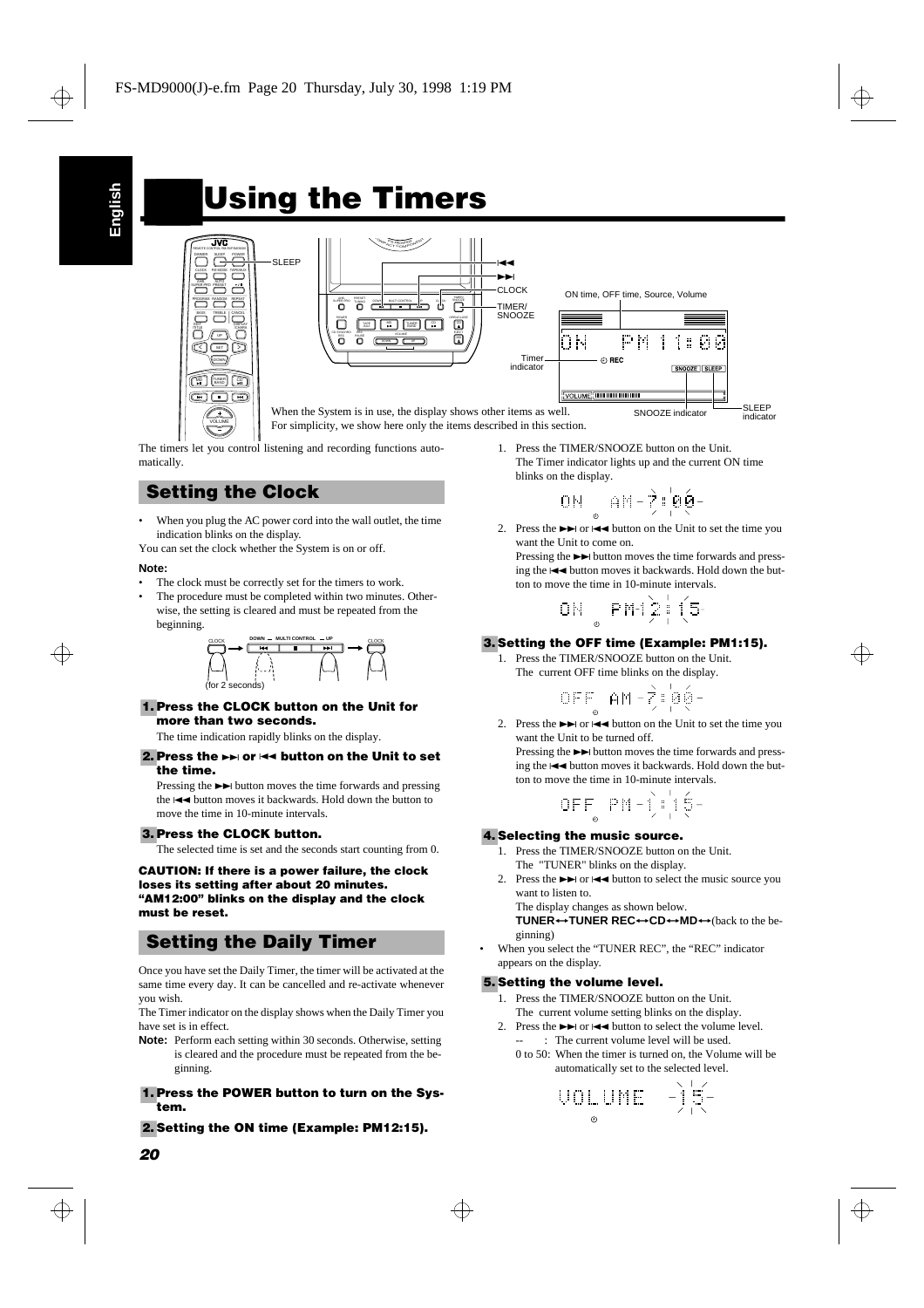#### **6. Press the TIMER/SNOOZE button on the Unit.**

The timer setting is completed and the display returns to the display before you set the timer. The timer indicator remains lit.

#### **7. Before turning off the System, prepare the music source selected in step 4.**

TUNER: Tune in to the desired station.

TUNER REC: Tune in to the desired station and insert an MD for recording the station.

CD: Insert a CD. MD: Insert an MD.

#### **8. Press the POWER button to turn off the System.**

**To cancel the timer,** press the TIMER/SNOOZE button. The Timer indicator goes out on the display.

**To re-activate the cancelled timer,** press the TIMER/ SNOOZE button to light the Timer indicator. Then, press the TIM-ER/SNOOZE button until the display returns to the original display. **To confirm the timer settings,** cancel the timer once by pressing the TIMER/SNOOZE button. Then, press the TIMER/ SNOOZE button repeatedly, to see the current timer settings (ON time, OFF time, source, and volume).

**To change the timer setting,** repeat the setting procedure from the beginning.

When the timer turns on, the Timer indicator starts blinking and the volume level gradually increases from 0 (zero) to the preset level, except when you set the volume level to "– –" in step 5.

#### **CAUTION: If the System is unplugged, or a power failure occurs, the timer setting will be lost. You will need to reset the clock first, then the timer.**

#### **5-Minute Snoozing**

When the timer turns on the music source you can, if you wish, activate the 5-minute snoozing function to temporarily stop playback.

#### **Press the TIMER/SNOOZE button on the Unit.**

The "SNOOZE" indicator lights up on the display and the power is turned off for five minutes for snoozing.

#### **Setting the SLEEP Timer**

Use the Sleep Timer to turn the System off after a certain number of minutes when it is playing. By setting the Sleep Timer, you can fall asleep to music and know that your System will turn off by itself rather than play all night.

■ You can only set the Sleep Timer when the System is on and a source is playing.

#### 1. Play a CD, MD, or tune in to the desired sta**tion.**

#### **2. Press the SLEEP button on the Remote Control.**

The "SLEEP" indicator lights up.

#### **3. Set the length of time you want the source to play before shutting off.**

Each time you press the SLEEP button, it changes the number of minutes shown on the display in this sequence:

 $\rightarrow 30 \rightarrow 60 \rightarrow 90 \rightarrow 120 \rightarrow$  **Cancelled**  $\rightarrow$  (back to the beginning)

After setting the number of minutes for the Sleep Timer, the display will stop blinking and return to the display as before setting the Sleep Timer. (The display is dimmed.)

The System is now set to turn off after the number of minutes you set.

#### **To Confirm the Sleep Time**

When the SLEEP button is pressed, the remaining sleep time is displayed. Wait until the display returns to the original display.

#### **To Cancel the SLEEP Timer Setting**

Press the SLEEP button until the "SLEEP" indicator goes out on the display.

Turning off the System also cancels the SLEEP Timer.

■ If you are setting the Daily Timer, the System will be turned on at the set time to wake you up.

## **Information on MDs (Minidiscs)**

This is a new digital audio disc format: it has a diameter of 64 mm and enables up to 74 minutes of playback and recording.

#### **The cartridge**

The diameter of the disc itself is 64 mm, smaller than a CD single. The disc sits inside a 68 x 72 mm cartridge, which also being pocket size, makes minidiscs extremely handy for carrying and storage. Since the disc is protected by the cartridge, dust and dirt cannot easily get into it. And thanks to a shutter which is closed at all times except during use, there is no need to worry about scratches or finger marks, making the handling of minidiscs very simple.



#### **Two types of minidisc**

There are two types of minidisc, "recordable MDs" and "playbackonly MDs." The playback method for each is the same: a laser irradiates the disc and the signal is read from the beam which comes back. However, the recording method for each type is different.

### **Playback-only MD**

This is the type used for commercially-available pre-recorded MDs, on which recording cannot be done. Like a CD, data is recorded based on the presence or absence of small indentations called pits. A disc recorded with this format is called an "optical disc."



#### **Recordable MDs**

These are the so-called "blank" MDs you can use to make your own recordings. Data is recorded by magnetism, which is easily processed, so that recording can be done again and again. By using a laser to heat the disc, the magnetism is erased and the magnetic head records the new data. Discs with this type of recording method are called magneto-optical (MO) discs.

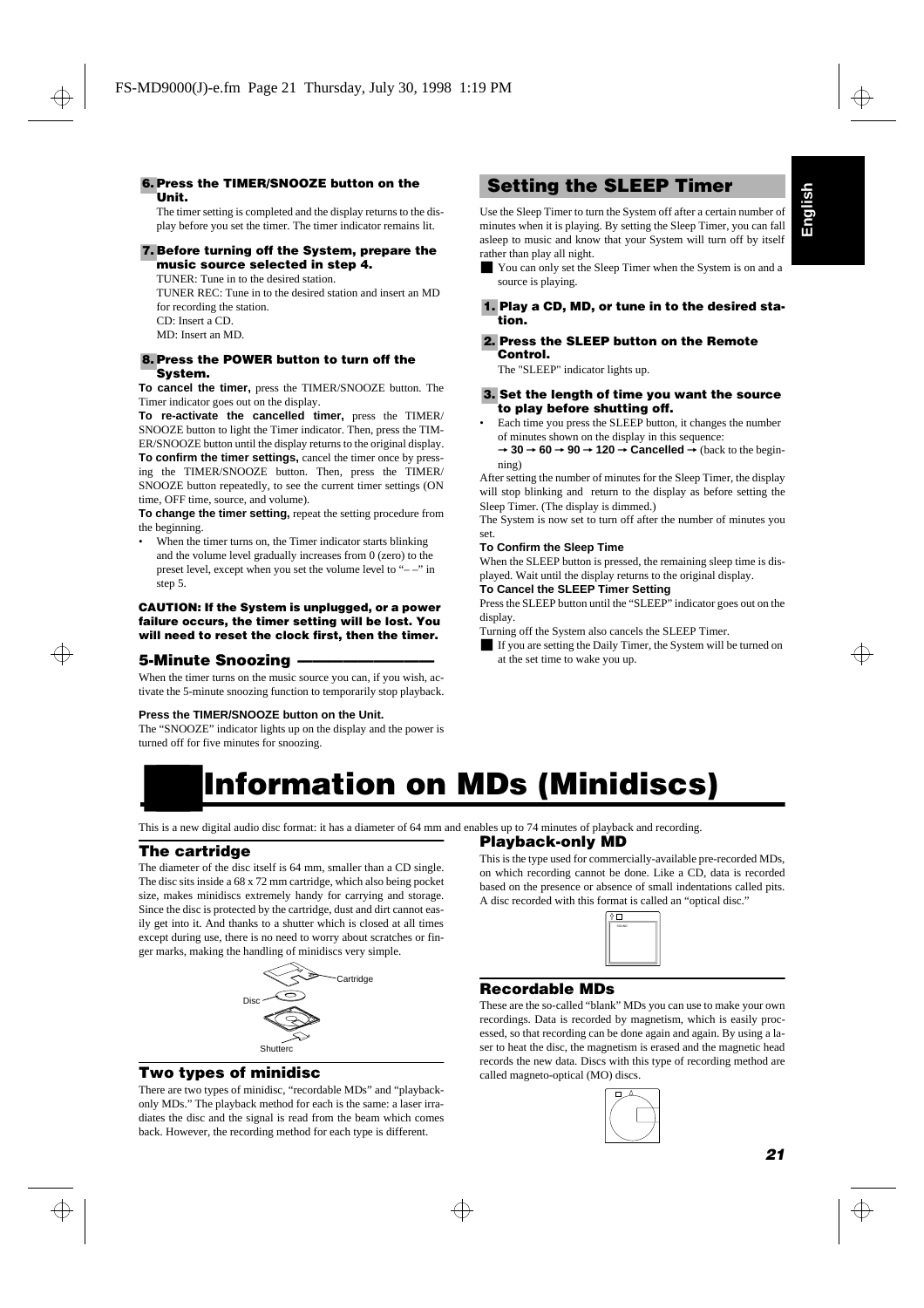#### **ATRAC (Adaptive Transform Acoustic Coding)**

Within recordings, there are sounds which cannot be readily heard. For example, as the volume decreases, high-pitched sounds and low-pitched sounds become difficult to hear. also, if a quiet sound comes at the same time as or just after a loud sound, it will not be heard. With minidiscs, data is compressed using a technology called ATRAC (Adaptive Transform Acoustic Coding) which selectively chooses sounds based on human sense of hearing characteristics. With this technology, the recorded data is about one-fifth the volume of the original data, allowing it to fit on a compact minidisc.



#### **Sound skip guard memory**

With the minidisc, the data of the track being played can be temporarily stored up using a function called "sound skip guard memory". Even when data cannot be collected properly from the disc due to shaking or vibrations, information is stored in the "sound skip guard memory", so that there is no break in the sound which is actually delivered.

## ■■ **MD Messages**



#### **UTOC (User Table Of Contents)**

In a minidisc, apart from the recorded tracks, there is the "UTOC". In this area, information such as the position where each track is recorded, the track divisions, and track order are listed. When music search is done, the UTOC is consulted, and the tracks are quickly found and played back. When editing is done, only the UTOC is changed, so there is no need to re-record the tracks.



| <b>Messsage</b>                        | <b>Meaning</b>                                                            | <b>Action</b><br>Except when making a new recording,<br>replace the disc with one which has been<br>recorded on. |  |
|----------------------------------------|---------------------------------------------------------------------------|------------------------------------------------------------------------------------------------------------------|--|
| <b>BLANK DISC</b>                      | A disc has been inserted with nothing<br>recorded on it.                  |                                                                                                                  |  |
| <b>CANNOT JOIN</b>                     | You have tried to join tracks which cannot<br>be joined.                  | This is a limitation of the minidisc system.<br>See "Minidics limitations" on page 23.                           |  |
| <b>DISC ERROR</b>                      | There is a problem (damage) with the disc.                                | Replace the disc                                                                                                 |  |
| <b>DISC FULL</b>                       | There is not enough space left on the disc.<br>There are over 254 tracks. | Replace the disc with another recordable<br>MD.                                                                  |  |
| <b>DISC PROTECTED</b>                  | The disc is in accidental erasure protection<br>mode.                     | Slide the accidental erasure protection tab.<br>(So that the hole is covered.)                                   |  |
| <b>EMERGENCY STOP</b>                  | A malfunction occurred during recording.                                  | Stop the disc by pressing the $\blacksquare$ button and<br>redo the operation.                                   |  |
| <b>NO DISC</b>                         | There is no disc in the unit.                                             | Insert a disc into the unit.                                                                                     |  |
| <b>NON AUDIO</b><br><b>CANNOT COPY</b> | You have tried to digitally dub a CD-<br><b>ROM</b>                       | Stop recording.                                                                                                  |  |
| <b>PLAYBACK MD</b>                     | You have tried to record or edit on a play-<br>back-only disc.            | Replace the disc with a recordable MD.                                                                           |  |
| <b>TRACK</b><br><b>PROTECTED</b>       | The track is protected.                                                   | This unit cannot undo track protection.<br>Undo the protection using the appliance<br>that created it.           |  |
| <b>SCMS</b><br><b>CANNOT COPY</b>      | You have tried to make a copy of a copy<br>by digital dubbing.            | Dub using analogue input (LINE IN).                                                                              |  |
| <b>DIGITAL IN</b><br><b>UNLOCK</b>     | The digital cable is disconnected.                                        | Connect the digital cable securely.                                                                              |  |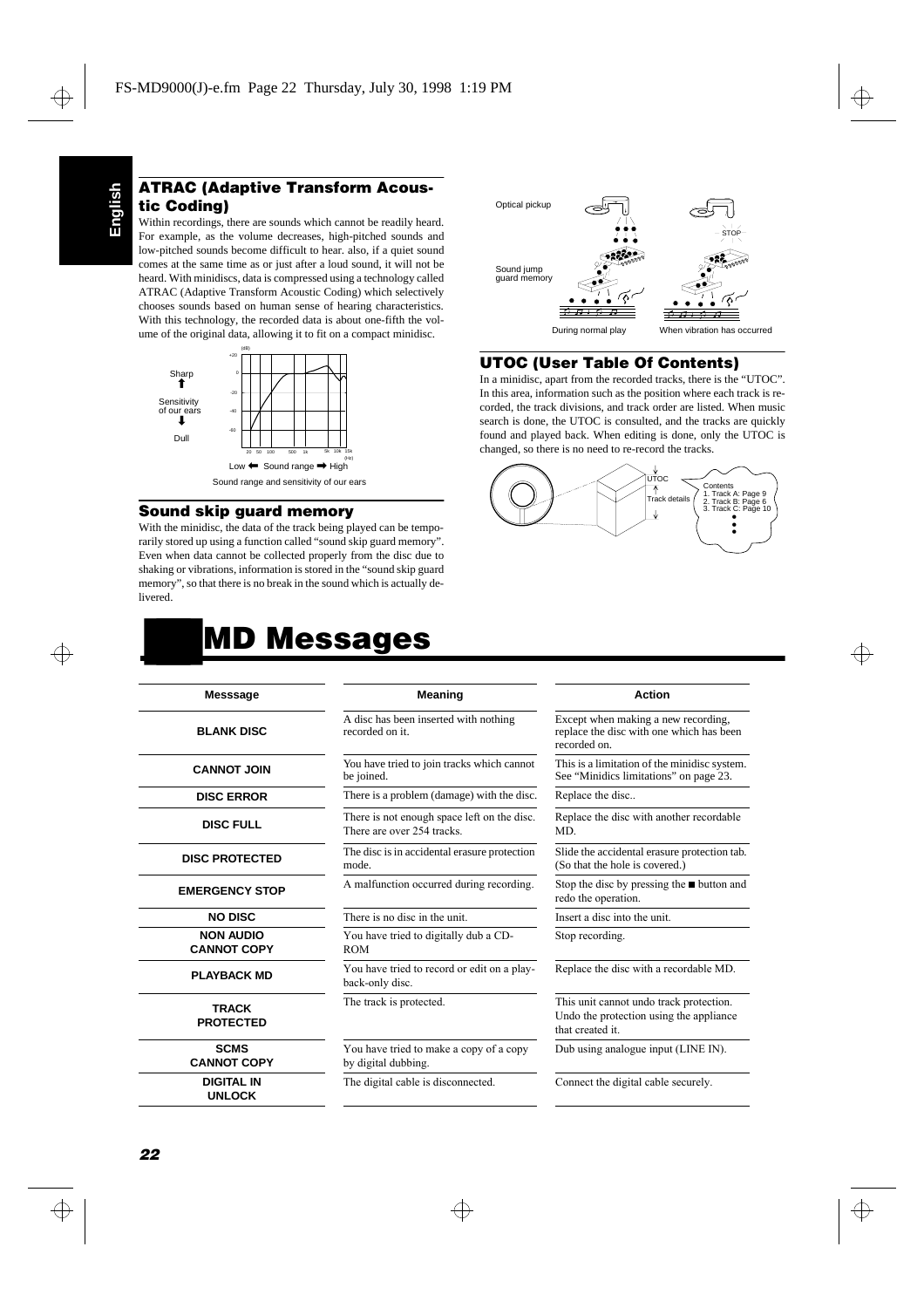### ■■ **Minidisc limitations**

The minidisc records information in an original format that differs from that of conventional cassette tapes or DATs. Since there are some limitations with this recording format, the following types of conditions may arise. These conditions arre not malfunctions.

| <b>Condition</b>                                                                                                                                | Cause                                                                                                                                                                                                                                                                                              |  |
|-------------------------------------------------------------------------------------------------------------------------------------------------|----------------------------------------------------------------------------------------------------------------------------------------------------------------------------------------------------------------------------------------------------------------------------------------------------|--|
| "DISC FULL" is displayed, even though<br>the possible recording time is not used up.                                                            | With the minidisc, there is a maximum number of tracks which can be recorded, regardless of<br>time. More than 254 tracks cannot be recorded on a disc.                                                                                                                                            |  |
| "DISC FULL" is displayed, even though<br>the number of tracks and recording time<br>are not at the limit.                                       | When parts of the disc are erased and re-recorded, blank spots are created on the disc. When<br>recording to such a disc, one track of data is divided and recorded in the blank areas. During<br>recording, when these divided parts become numerous, the "DISC FULL" message may be              |  |
| The JOIN function sometimes does't work                                                                                                         | displayed. When a part of 8 seconds or less is created by division, that track cannot be joined<br>by the JOIN function, and even if it is erased, the remaining usable time on the disc does not<br>increase. Tracks divided into small pieces may skip when fast forward or fast rewind is done. |  |
| The remaining usable time on the disc<br>doesn't increase even when tracks are<br>erased.                                                       |                                                                                                                                                                                                                                                                                                    |  |
| The sound skip during fast forward or fast<br>rewind.                                                                                           |                                                                                                                                                                                                                                                                                                    |  |
| The amount of recorded time on the disc<br>added to the amount of remaining time<br>falls shout of the disc's total possible<br>recording time. | Minidiscs must have at least 2 seconds of continuous space in order to record. For this rea-<br>son, the actual recording time of discs with a lot of short blank areas becomes shorter.                                                                                                           |  |

## **Rules of Digital Dubbing**

The following rules regarding copyright exist for dubbing to MDs from CDs or DATs through digital terminals.

#### **SCMS (Serial Copy Management System)**

Minidiscs can record clear sound with low loss of quality from CDs or DATs through each component's digital input/output terminal. However, minidiscs are set up so that a disc recorded in this way cannot be recorded onto another minidisc through digital input/output terminals. In other words, you can not make a copy of a copy. This rule is called SCMS (Serial Copy Management System).

The recorder is designed in compliance with this rule. If you try to make a copy of a copy the error message "SCMS CANNOT COPY" is displayed, and dubbing can not be done.



It should be noted that it may be unlawful to re-record pre-recorded tapes, records, or discs without the consent of the owner of copyright in the sound or video recording, broadcast or cable program and in any literary, dramatic, musical, or artistic work embodied therein.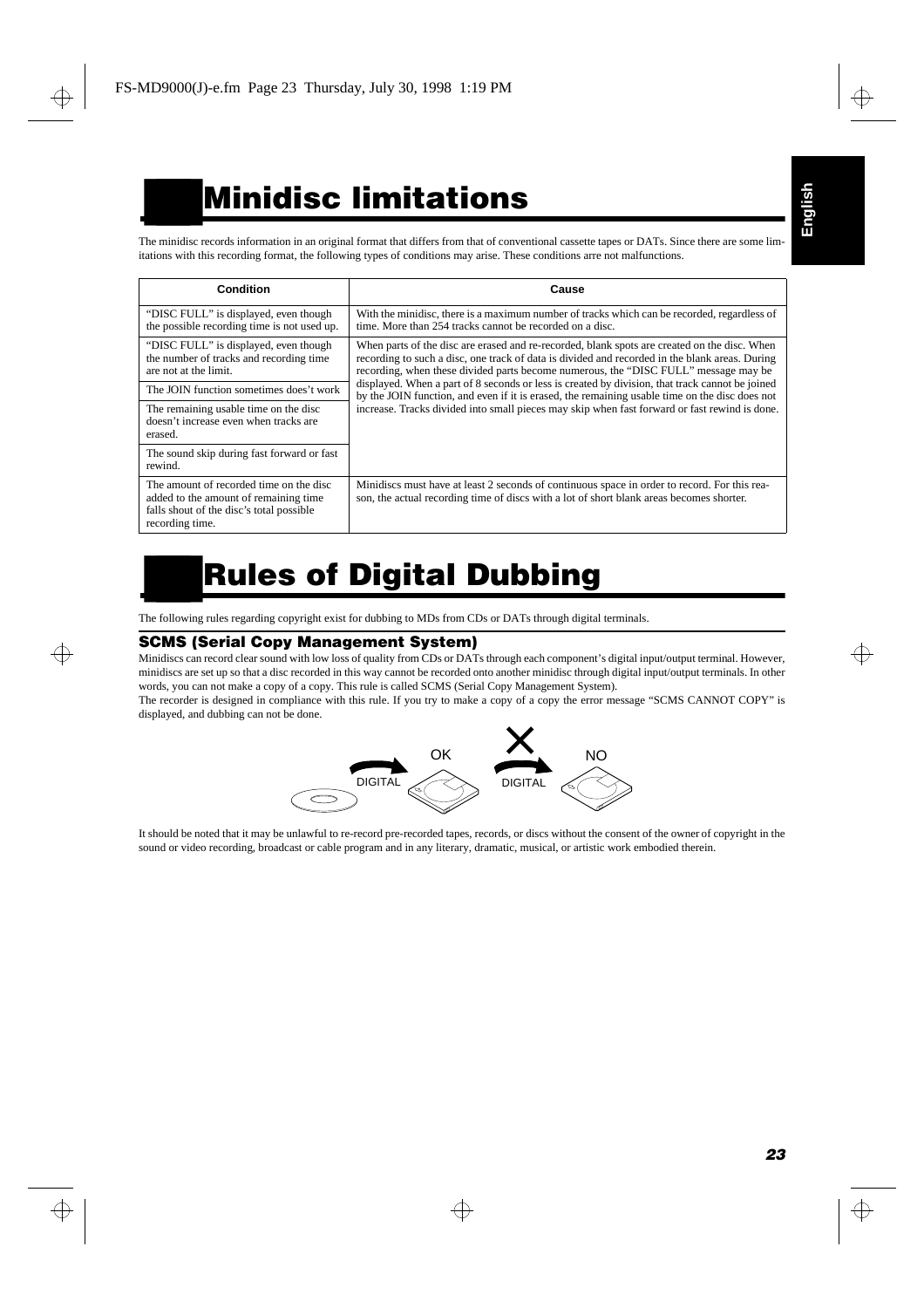# **English**

## **Care And Maintenance**

Handle your CDs and MDs carefully, and they will last a long time.

#### **Compact Discs**



Only CDs bearing this mark can be used with this System. However, continued use of irregular shape CDs (heart-shape, octagonal, etc.) can damage the System.



Remove the CD from its case by holding it at the edges while pressing the case's center hole lightly.

Do not touch the shiny surface of the CD, or bend the CD.



- Put the CD back in its case after use to prevent warping.
- Be careful not to scratch the surface of the CD when placing it back in the case.
- Avoid exposure to direct sunlight, temperature extremes, and moisture.



A dirty CD may not play correctly. If a CD does become dirty, wipe it with a soft cloth in a straight line from center to edge.

**CAUTION: Do not use any solvent (for example, conventional record cleaner, spray thinner, benzine, etc.) to clean a CD.**

#### **MDs (Minidiscs)**



Do not open the shutter. Since the shutter is locked to prevent it from opening, forcing it to open will break the disc.

#### **Moisture Condensation**



Moisture may condense on the lens inside the System in the following cases:

- After turning on heating in the room.
- In a damp room.
- If the System is brought directly from a cold to a warm place.

Should this occur, the System may malfunction. In this case, leave the System turned on for a few hours until the moisture evaporates, unplug the AC power cord, and then plug it in again.

#### **General Notes**

In general, you will have the best performance by keeping your CDs, MDs, and the mechanism clean.

- Store CDs and MDs in their cases, and keep them in cabinets or on shelves.
- Keep the system's CD holder closed when not in use.

#### **Cleaning the lens**

If the lens in the CD pickup is dirty, dropout, etc., could degrade sound

Open the CD holder and clean the lens as shown.

Use a blower (available from a camera store) to blow dust off the lens.



If there are fingerprints, etc. on the lens, gently wipe clean with a cotton swab.



The cabinet of the speaker is coated with high-grade polished paint. When dirt such as a fingerprint, dust, etc. is stuck to the cabinet, first, dust the coating surface with the attached polishing cloth. Next, lightly wipe off the dirt.

If the polishing cloth is dirty, wash it using a synthetic detergent.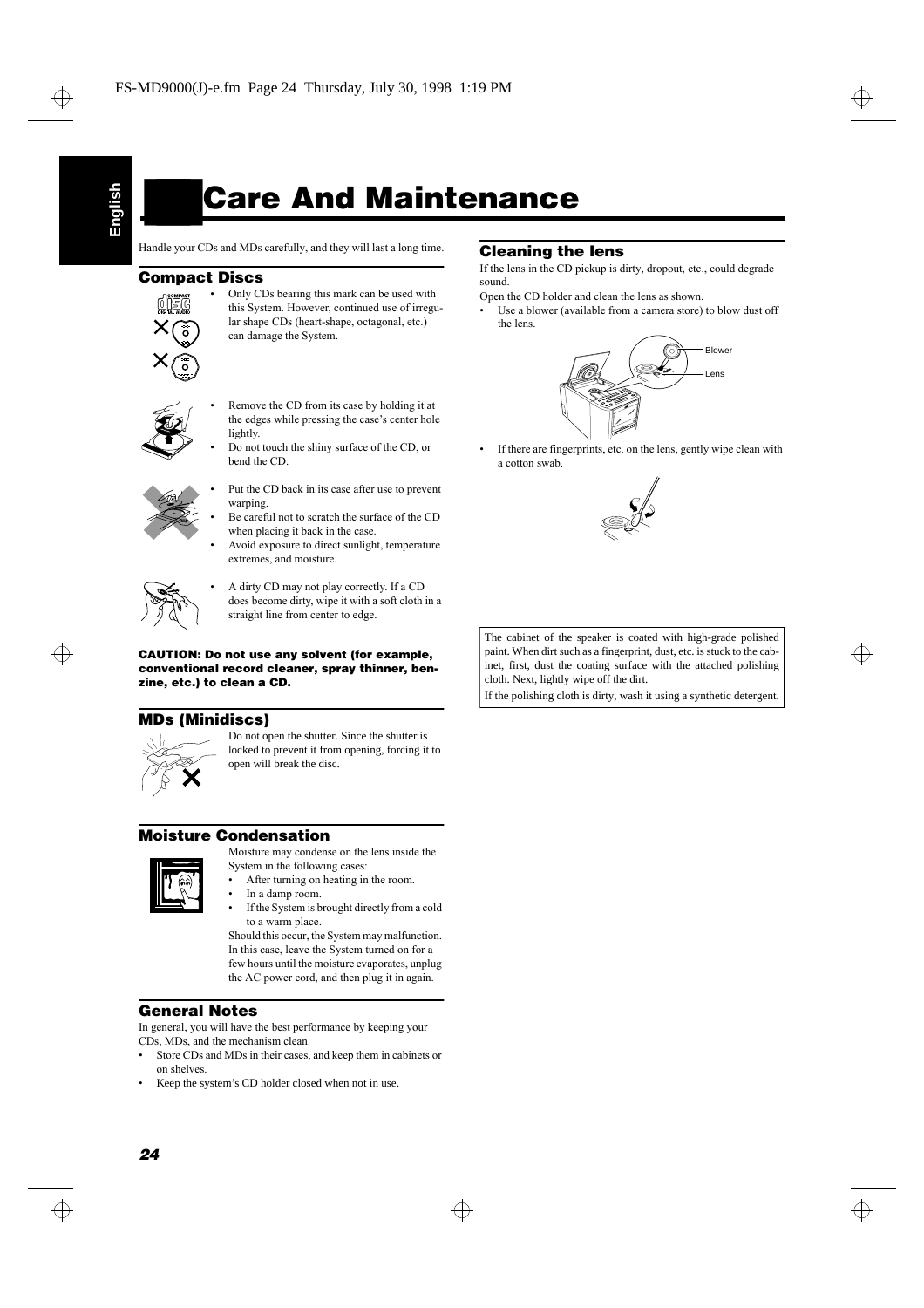## **Troubleshooting**

■■

- If you are having a problem with your System, check this list for a possible solution before calling for service.
- If you cannot solve the problem from the hints given here, or the System has been physically damaged, call a qualified person, such as your dealer, for service.

| <b>Symptom</b>                        | <b>Possible Cause</b>                                                                                                                                 | <b>Action</b>                                                                                                                                                                  |  |
|---------------------------------------|-------------------------------------------------------------------------------------------------------------------------------------------------------|--------------------------------------------------------------------------------------------------------------------------------------------------------------------------------|--|
| No sound is heard.                    | Connections are incorrect, or loose.                                                                                                                  | Check all connections and make correc-<br>tions. (See pages 3-5.)                                                                                                              |  |
|                                       | Headphones are connected.                                                                                                                             | Disconnect the headphones.<br>٠                                                                                                                                                |  |
| Poor radio reception                  | The antenna is disconnected.<br>The AM Loop Antenna is too close to the<br>System.<br>The FM Wire Antenna is not properly<br>extended and positioned. | Reconnect the antenna securely.<br>$\bullet$<br>Change the position and direction of the<br>٠<br>AM Loop Antenna.<br>Extend FM Wire Antenna to the best<br>reception position. |  |
| The CD skips.                         | The CD is dirty or scratched.                                                                                                                         | Clean or replace the CD.                                                                                                                                                       |  |
| The CD does not play.                 | The CD is upside down.                                                                                                                                | Put the CD in with the label side up.                                                                                                                                          |  |
| The MD cannot be inserted.            | An MD has already been inserted.                                                                                                                      |                                                                                                                                                                                |  |
| Recording cannot be made on MD.       | The accidental erasure prevention knob of the<br>MD is set to the open position.                                                                      | Set it to the close position.                                                                                                                                                  |  |
| Timer fails to start.                 | Present time is not correct.                                                                                                                          | Set the time correctly.                                                                                                                                                        |  |
| Unable to operate the Remote Control. | The path between the Remote Control and<br>the sensor on the Unit is blocked                                                                          | Remove the obstruction.<br>٠                                                                                                                                                   |  |
|                                       | The batteries have lost their charge.                                                                                                                 | Replace the batteries.                                                                                                                                                         |  |
| Operations are disabled.              | The built-in microprocessor has malfunc-<br>tioned due to external electrical interference.                                                           |                                                                                                                                                                                |  |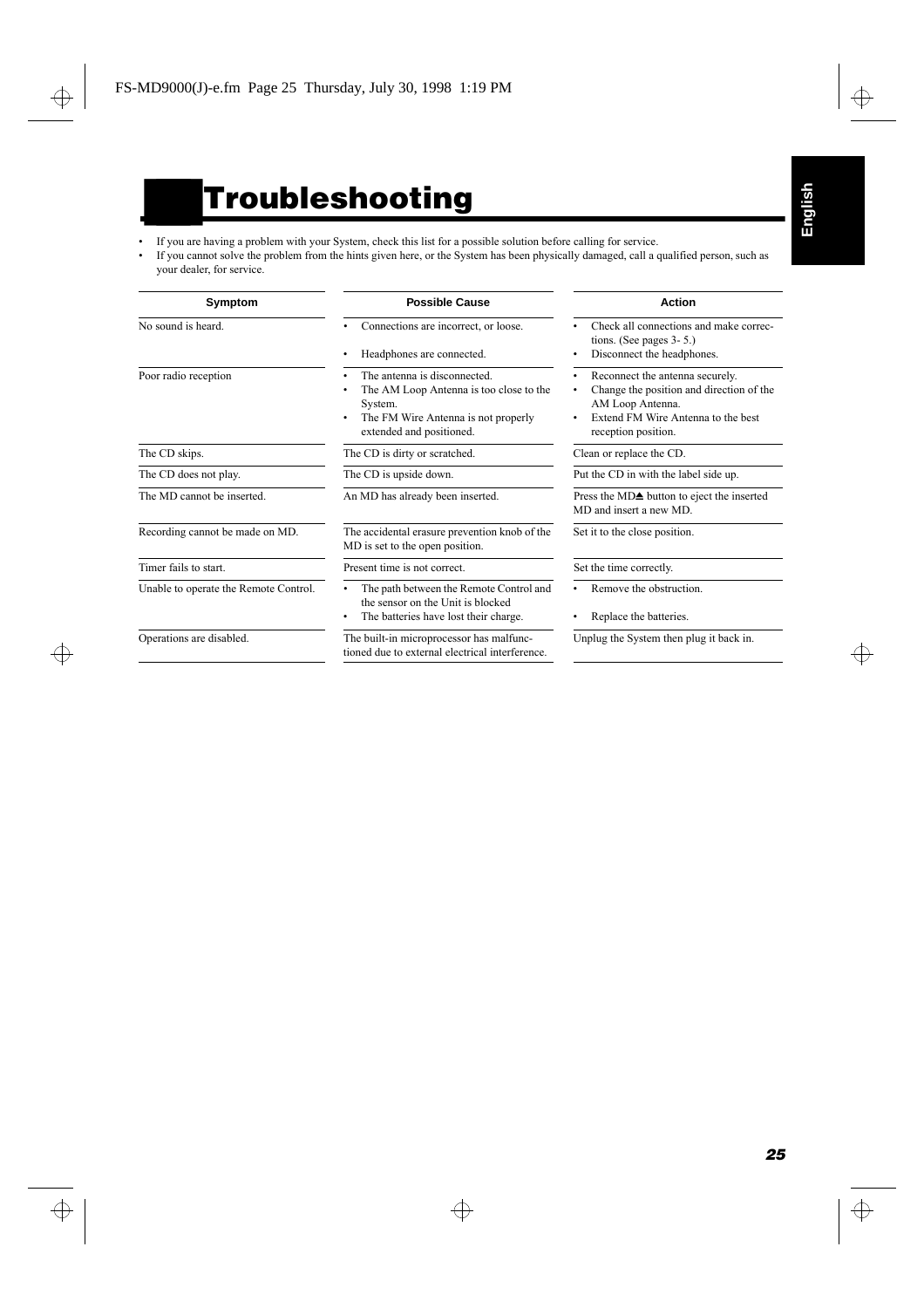## ■■**Specifications**

#### **Amplifier**

Output Power 13 watts per channel, min. RMS, at 4 ohms from 80 Hz to 20 kHz, with no more than 10% total harmonic distortion (for U.S.A.)

 $30 W (15 W + 15 W)$  at 4 ohms (Max.) (for Canada)

Input Sensitivity/Impedance (1 kHz) LINE IN  $(AUX 1)$  500 mV/60 kohms Optical In  $-24$  dBm -  $-15$  dBm Output Sensitivity/Impedance (1 kHz) LINE OUT 500 mV/5 kohms Subwoofer 0 - 144 mV/30 kohms Speaker terminals 4 - 16 ohms Phones 16 ohms - 1 kohms

#### **MD Player**

Wow And Flutter Unmeasurable

#### **CD Player**

Wow And Flutter Unmeasurable

#### **Tuner**

FM Tuner Tuning Range  $87.5 - 108.0$  MHz AM Tuner Tuning Range  $530 - 1,710$  kHz

#### **Speaker Specifications**

(each unit) Speakers 8 cm cone Impedance 4 ohms Dimensions  $120 \times 160 \times 190$  mm (W/H/D)  $(4 - {^{3}}/_{4}$ " X 6 -  ${^{5}}/_{16}$ " X 7 -  ${^{1}}/_{2}$ ") Mass Approx. 1.3 kg  $(2.9$  lbs)

#### **General**

Dimensions  $380 \times 164 \times 301$  mm (W/H/D)  $(15"\times 6 - \frac{1}{2}" \times 11 - \frac{7}{8})$ Mass Approx. 6.4 kg  $(14.2$  lbs)

#### **Accessories**

Power Cord (1) AM Loop Antenna (1) Remote Control (1) Batteries R6P (SUM-3)/AA (15F) (2) FM Wire Antenna (1) Speaker Cords (2) Polishing Cloth (1)

#### **Power Specifications**

Power Requirements  $AC 120 V ~ 0.60 Hz$ Power Consumption 30 watts (power on mode) 5 watts (in Standby mode)

Design and specifications are subject to change without notice.

US and foreign patents licensed from Dolby Laboratories Licensing Corporation.